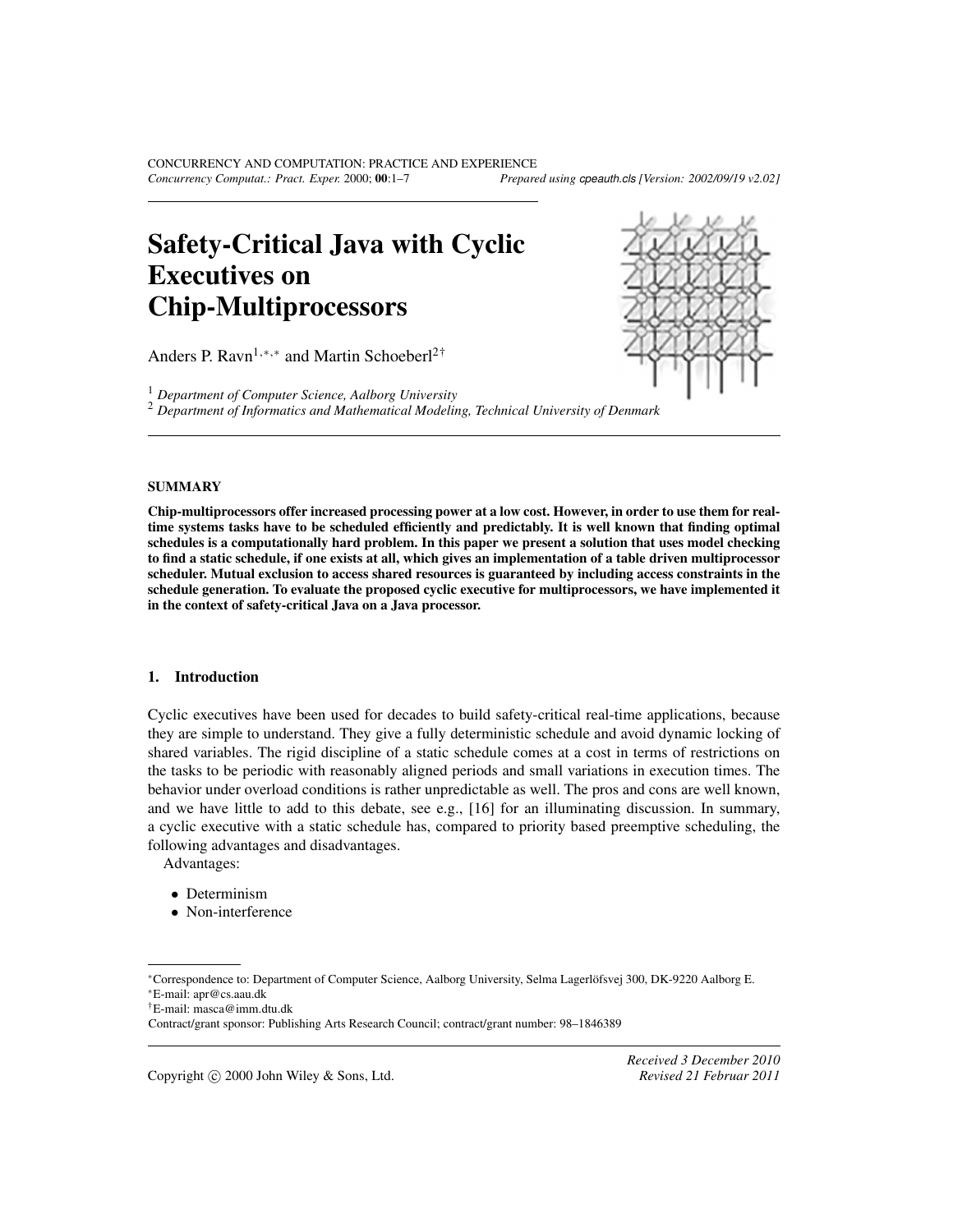

- Easier predictable worst-case execution time (WCET), because preemption destroying cache content is avoided
- Simple context switch because it happens at predefined points of the program
- Fewer context switches because there are none caused by preemption
- Simple dispatcher

Disadvantages:

- Constraints on periods
- Constraints on the maximal feasible WCET
- Frame overruns are poisonous
- No easy way to implement a bandwidth server

From a programmer's point of view, the constraints on periods are likely to be the most problematic. Algorithms have to be artificially split into sub-tasks to enable the construction of a schedule. When using the cyclic executive scheme on a chip-multiprocessor (CMP) we would like to keep the advantages and relax some of the constraints (disadvantages). The issue of restrictions of task periods can be relaxed, as longer tasks can run on their own processor core, while other cores take care of tasks with a shorter period. Furthermore, the discipline of having minor frames defined by the greatest common divisor (GCD) of periods can be relaxed even on a uniprocessor. It was presumably introduced in earlier times to ease manual schedule generation or to use non-programmable, fixed rate, coarse-grained real-time clocks. However, both considerations are not relevant these days. Locke [16] is essentially more negative towards cyclic executives than we are, and in particular, he points out the more painful software life-cycle that is caused when a static schedule has to be regenerated due to changes in the task set or task parameters. Here we see automated schedule generation through tools as a remedy.

Although dynamic scheduling offers greater flexibility, static scheduling with cyclic executives continues to exist. Even in the proposed safety-critical Java specification (SCJ) [10], the most constrained level, which should be particularly suited for certification, prescribes the use of a cyclic executive. Thus, in order to combine the processing power of a CMP with the assurances of a static scheduling discipline, we explore the options and possible pitfalls of automatic generation of a static schedule for a cyclic execution model on a shared memory CMP. The contribution is an automatic generation of a static schedule that allows tasks to be scheduled at varying points of time, thus avoiding the straightjacket of minor cycles. Furthermore, tasks are allowed to move between processors between executions, which allows longer running tasks to interleave with shorter ones. An observation is that the truly parallel execution relaxes some of the restrictions of the cyclic executive model pointed out in [16]; but it also introduces conflicts in access to shared data. We investigate solutions that involve static conflict resolution through constraints on the allowable schedules. The schemes include simple mutual exclusion but also readers-writers style exclusion which should eliminate some conflicts by having tasks execute a read, execute, and write sequence.

The schedules are generated with a model checker. Because the problem is known to be NPcomplete, we may as well use tools that are built to tackle such problems. As demonstrated in the Times tool [1], a model checking engine is very useful for analyzing scheduling problems where there are additional constraints on the tasks, e.g. dependencies. Note that since we are generating schedules for the non-preemption case, our models stay within the decidable subset of timed automata. We do not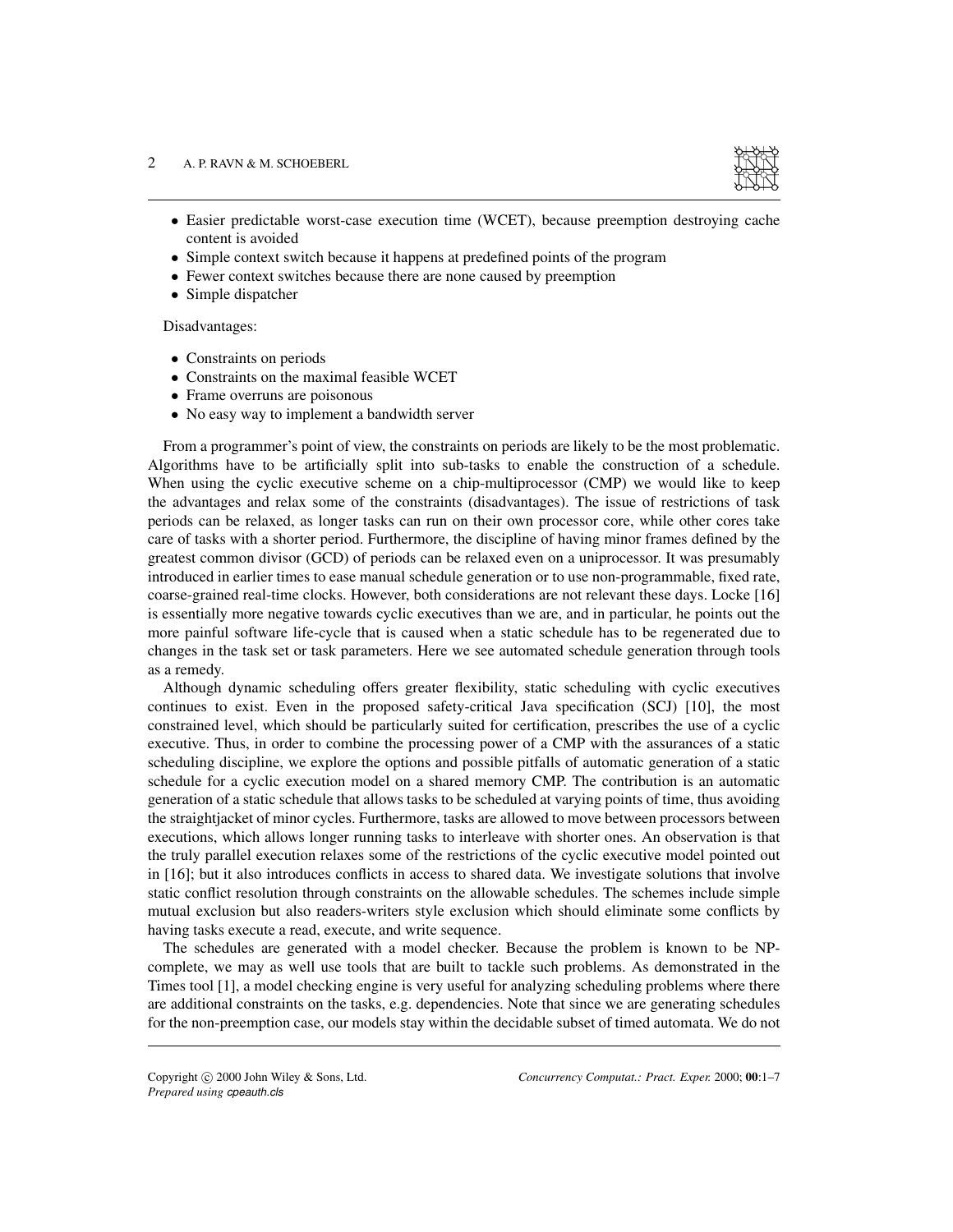

need to code a dynamic scheduler using bounded counting variables [7] or using over-approximations for stop-watches [5]. Neither do we need to consider communication costs as in [17].

A preliminary version of this research was presented in [21]. In this version, we have revised the task models for generating schedules thoroughly so that they reduce the state space used in exploring feasible schedules. We have added a systematic parameterized use case, which is synthesized from information derived from industry cases. Finally, we have updated background and related work.

In the following, we give a short background on related work and the work on safety-critical Java, and then we introduce the execution model in Section 3, followed by a description of schedule generation in Section 4. Section 5 gives some results for instructive examples of schedule generation, and Section 6 describes a concrete implementation for a Java enabled CMP. The conclusion in Section 7 touches on the advantages for precise worst-case execution time analysis of statically compiled schedules.

#### 2. Related Work

Chip-multiprocessors have renewed interest in multi-processor scheduling, which has been investigated by researchers over the years. In our initial investigations, we have been assisted immensely by a recent survey by Davis and Burns [6]. It is very comprehensive and gives a taxonomy of scheduling methods, which we will use in the following sections. However, the cyclic executive computational model in general and on shared memory multiprocessors has not received much attention in the academic world. It is presumably too simple to warrant much attention; nevertheless, Baker and Shaw give a formal definition of a cyclic executive and provide implementation suggestions within Ada [3]. In the survey mentioned above, an algorithm by Horn [12] to build a schedule for a job shop problem is mentioned. It reformulates the problem as a linear programming problem that has a polynomial time complexity (cubic) in the lowest common multiple (LCM) of the task periods. This algorithm can be adapted to independent cyclic tasks with known periods and execution times. Yet, it does not seem to have found much use.

Although not explicitly called a cyclic executive, the time-triggered architecture (TTA) for distributed real-time systems [14] assumes a static, cyclic task scheduling on the connected computing nodes. The task schedule of all nodes is synchronized via a global time base established with the timetriggered communication. This schedule is generated using a heuristic algorithm [22]. Pop et al use a simulated annealing algorithm to find a schedule when an exhaustive search is too expensive [20].

Besides using heuristics to solve the NP-hard scheduling problem, there exist approaches to use an exhaustive search for a schedule generation. Yovine and associates have used their KRONOS real-time model checker for such purposes in a similar way to ours, see for instance [2] for a recent result. Also Metzner et al solve the task allocation problem for distributed real-time systems with a SAT solver [18]. Realistic problem sizes (several computing nodes and up to 50 tasks) can be solved within an hour. The scheduling problem is transformed into a nonlinear integer optimization problem. The bounded integer values are replaced by boolean expressions of the 2's complement representation for the SAT solver. In our approach with model checking, bounded integer variables and the notation of time are directly supported by the timed-automata model checker UppAal [15].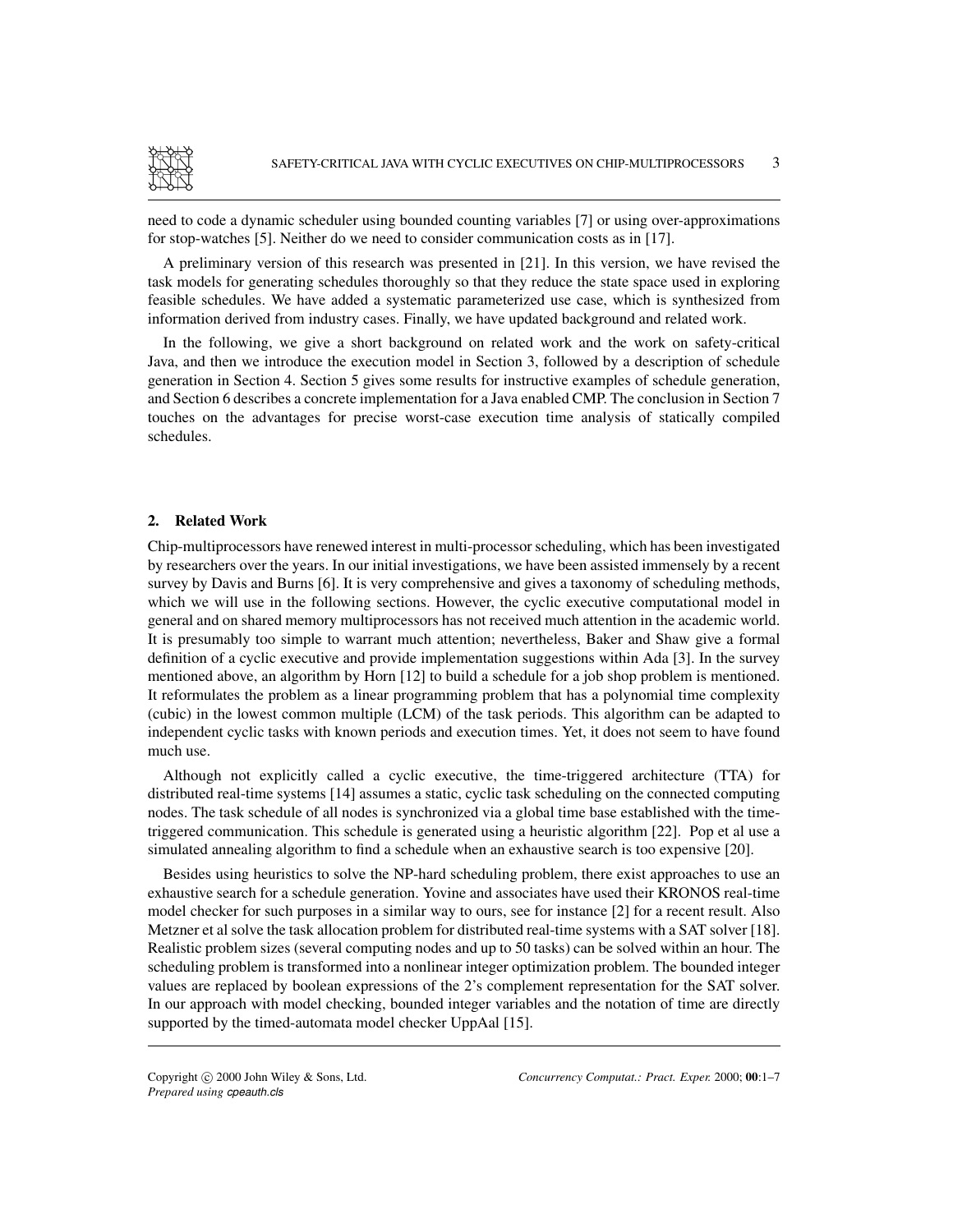

Finally we have the Giotto framework [11], which uses static scheduling within frames. However, the static schedule is used primarily to prevent I/O-jitter. In our approach we see the limitation of jitter as an additional constraint that may be added to the schedule generation algorithm.

### 2.1. Real-Time and Safety-Critical Java

Under the Java community process a new standard of Java for safety-critical systems evolves [10]. Since safety-critical systems cover a broad range of different criticality levels, the standard defines three levels of compliance: level 0 defines a cyclic executive, level 1 a single mission under the regime of a preemptive scheduler, and level 2 supports nested missions for more dynamic systems. It is perceived that a higher level, supporting more dynamic systems, is either more expensive to certify or will be certified to a lower safety-critical level.

The Safety-Critical Java (SCJ) specification is a subset of the Real-Time Specification for Java (RTSJ) [4]. The original RTS defers the issue of several processors to the Java programming model for thread scheduling. The SCJ expert group has pushed the consideration of CMPs within the RTSJ. Wellings presented the first proposal to adapt the RTSJ for multi-processors [27]. In the next release of the RTSJ (JSR 282) each schedulable object can be assigned an affinity set to guide the real-time scheduler on which processor cores the thread is eligible to execute. SCJ, as it is based on the RTSJ, provides the same mechanism of affinity sets. In the current version of the SCJ specification chipmultiprocessing is only available for level 1 and 2. The expert group has decided to keep level 0 as simple as possible and to avoid the complexity of true concurrency. As already mentioned, Doug Locke compares the cyclic executive with the preemptive tasking model [16]. He argues for the preemptive tasking model even in safety-critical systems to gain more flexibility and still be predictable. Despite his strong opinion on preemptive scheduling, he suggested within the safety-critical Java expert group to use a uniprocessor cyclic executive for level 0.†

In summary, as the result by Horn suggests, and as the experiences with TTA and Giotto indicate, there is no reason to consider cyclic executives uninteresting or impractical. Also, modern tools like model checkers and SAT solvers offer opportunities that go much beyond a hand crafted minorcycle/major-cycle schedule.

### 3. The Execution Model

The systems that we consider are in the classification of Davis and Burns [6] called homogeneous systems, because we consider *M* identical processors. The application consists of *N* periodic tasks  $\tau_i$ . Each task has a period  $T_i$ , a deadline  $D_i$ , and a worst-case execution time (cost)  $C_i$ . The deadline is assumed to be less than or equal to the period. Each release *k* of a task can run on one of the *M* processor cores.

A schedule is fully defined by: 1) the start times  $s_{ik}$  of the releases of all tasks, with  $k =$  $0, \ldots, \text{SCM}_{1 \le i \le N}(T_i)$ , where *SCM* is a function that computes the smallest common multiple of its

<sup>†</sup>Although one author is member of the SCJ expert group, this paper does not reflect the current opinion of the expert group. It is intended as a base for further discussions within the group.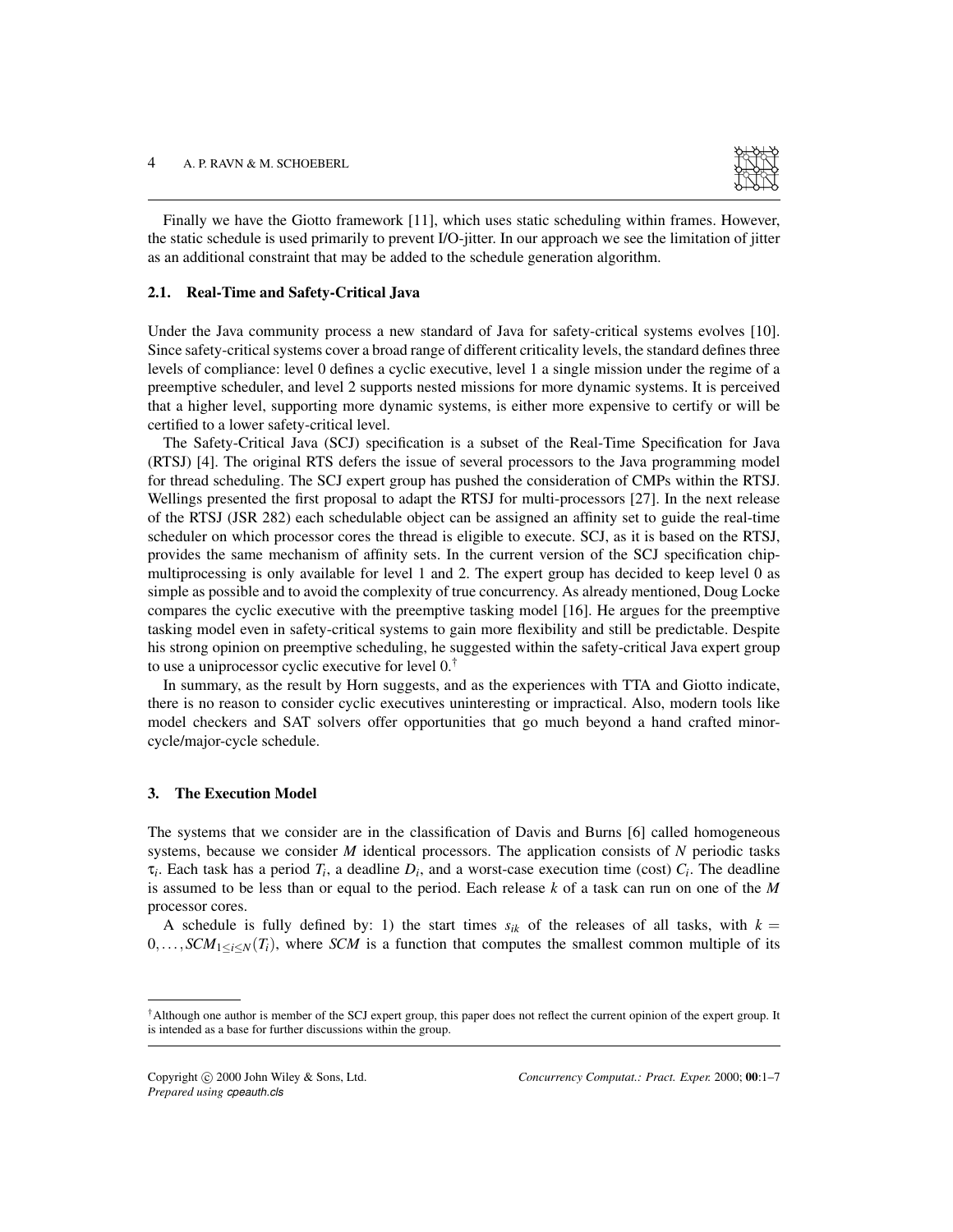

arguments; and a processor assignment  $a_{ik} \in P = \{1...M\}$  for a task for a given release. Since the schedule is static and non-preemptive each processor has to run an assigned task to completion; thus tasks assigned to a processor cannot overlap:

$$
i \neq j \land a_{ik} = a_{jl} \implies [s_{ik}, s_{ik} + Ci] \cap [s_{jl}, s_{jl} + C_i] = \emptyset
$$

A feasible schedule will allow computations to complete within their deadlines; therefore the start times are further constrained by

$$
kT_i \leq s_{ik} + C_i \leq kT_i + D_i
$$

Release jitter for task *i* may be bounded by bounding  $s_{i(k+1)} - s_{ik} - T_i$  for all *k*.

Note that the processor assignment permits job-level migration. Compared to distributed or loosely coupled systems, task migration between cores on the same chip is cheap. And it offers some flexibility. Disallowing migration ( $a_{ik} = a_{il}$  for all  $k, l$ ) is an additional option that reduces the set of feasible schedules. A minimal example of a task set that is schedulable with task migration, but not without is as follows: Task A and B run 2 time units and have to be scheduled once every three time units. Task C needs one time unit and has to be scheduled once every 1.5 time units. The schedule is:

core 0: C A A core 1: B B C

This is different to the Giotto [11] model of computation, where each task is bound to a host. However, Giotto's main focus is on mode switches, where mode changes are more loosely defined in SCJ.

Note that migration assumes that the processor clocks are synchronized, because unsynchronized clocks would violate period constraints of migrating tasks. However, to use scheduling constraints for task communication or for ensuring mutual exclusion on shared resources the same assumption is needed. For CMPs this synchronization comes for almost free, because the individual clocks can be driven from the same oscillator.

# 3.1. Shared Resources

Resource sharing between tasks on a uniprocessor with a cyclic executive is trivial: the whole task is a non-interruptible critical section. On a multiprocessor system this assumption does not hold anymore. There are the following options:

- Use precedence constraints between tasks in generating the schedule
- Use the simple task model, *read execute write*, and constrain only the presumably short *read* and *write* sections, with and without the notion of individual resources
- Use non-blocking queues between individual tasks
- Implement a transaction model. That is far from simple, so we will not consider it further
- Implement locks (Java synchronized). The possible blocking time has to be included in the WCET of individual tasks
- Use of a global spin lock

When using locks, blocking time, due to cross-core locking, needs to be considered in the individual task's execution time. For a static schedule on each core, waiting on a lock does not introduce any task switching. Therefore, the tasks simply perform a spinning wait for the lock. To bound the blocking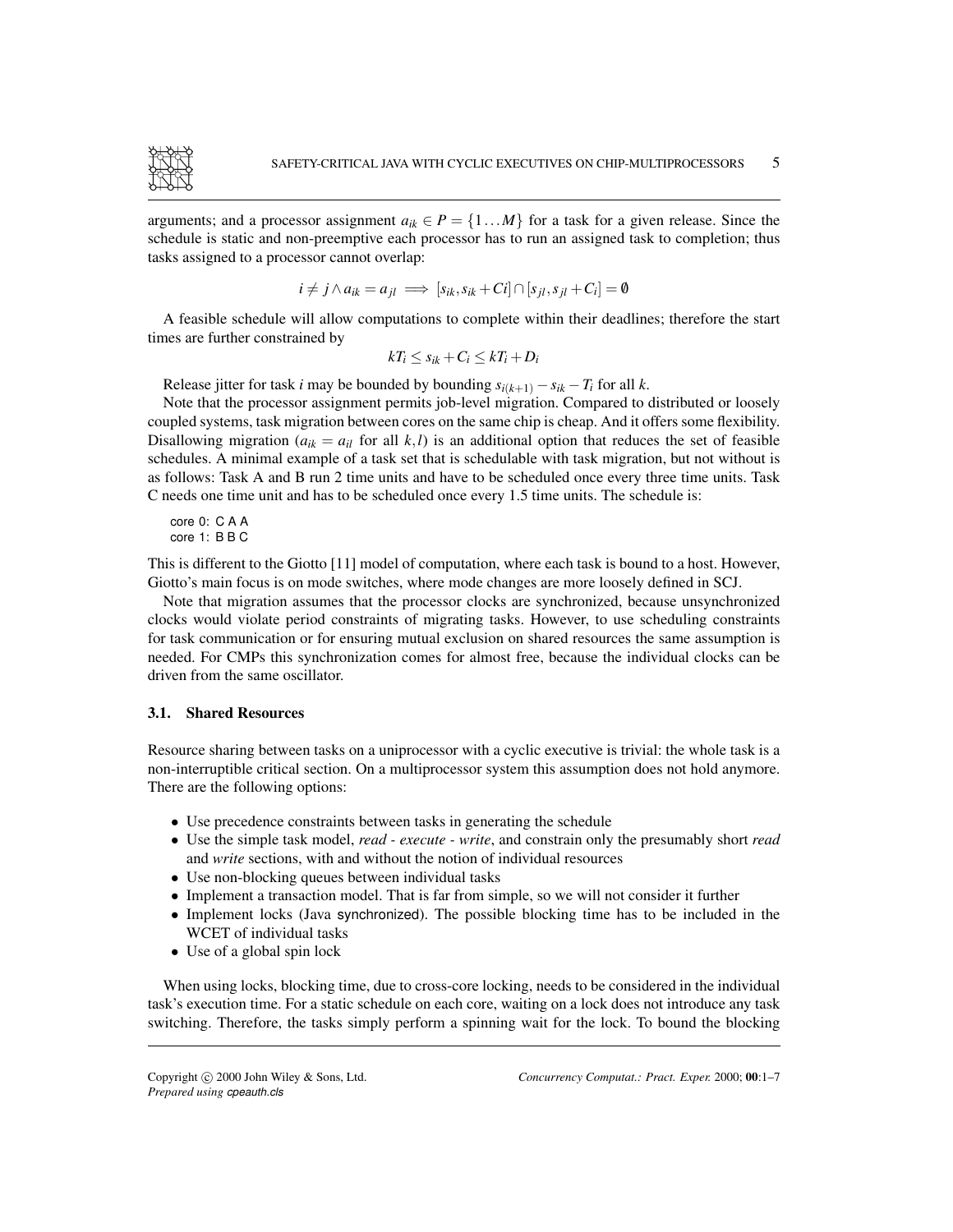

time, the waiting tasks need to receive the lock in FIFO order. The maximum blocking time for a critical section *s* is bounded by the number of tasks *n* that share an object and the number of cores *M* by  $max(n-1, M-1)t_s$ , where  $t_s$  is the WCET of the critical section. For nested locks the transitive dependency needs to be taken into account.

Usage of a global spin lock is very simple to implement. However, it introduces artificial dependencies between tasks. The WCET of a task with critical sections is increased by maximal *M* −1 blocking times per critical section.

The two locking schemes make estimation of the WCET harder. Thus, in our implementation, we use constraints when generating the schedule. Resources are modelled by boolean values  $R_v$ ,  $v \in 0, \ldots, V$ . When a task *i* is executing, it has a given set of used resources *CLAIM<sup>i</sup>* that does not vary between releases. Two tasks interfere if they use the same resources, e.g. one of them writes and the second either reads or writes to the same data structure. If two tasks interfere, they are not allowed to execute in parallel

 $i \neq j \land CLAIM_i \cap CLAIM_j \neq \emptyset \implies [s_{ik}, s_{ik} + Ci] \cap [s_{jl}, s_{jl} + C_i] = \emptyset$ 

This simple scheme can be refined to distinguish between read and write access and allow multiple readers when no write is in progress. We have also included a schedule generation for the simple task model that essentially implements a readers-writers algorithm for access to the shared resources.

#### 3.2. Implementation Internal Resources

Shared resources in libraries, the Java virtual machine (JVM), and the operating system (OS) have to be represented in the CLAIM vector as well. That is not different from considering locks in all software layers for worst-case response time analysis in preemptive scheduled applications. However, the cyclic executive with the restrictions of safety-critical Java simplify the runtime system greatly. Let us assume, for the discussion, that no dedicated OS is needed: the runtime system is part of the JVM.

Within a JVM there are three areas that usually need protection with locks: (1) dynamic class loading, (2) thread related functions, and (3) dynamic memory management (synchronization for object allocation and synchronization between write barriers in the mutator threads and a concurrent garbage collector). Dynamic class loading is avoided in SCJ and for the cyclic executive without preemption no threads and the related synchronization is needed. The memory management is also simplified in SCJ. RTSJ style scopes are used instead of garbage collection. Individual handlers (tasks) have private scopes and the backing store for the scopes is already preallocated at mission initialization. Therefore, no synchronization for scope creation, scope entering and exiting, or allocation of new objects in scopes is needed.

Synchronization for allocation of objects is only needed if objects are allocated during the mission phase in the shared mission memory or in immortal memory. However, this is highly discouraged; shared object shall be created during mission initialization. To avoid all synchronization within the JVM, objects creation in the mission phase has to be restricted to private scopes.

### 4. Finding a Schedule

To find a schedule with model checking, each task is represented by an automaton. Figure 1 shows a simple version of the task model. The task model is not application specific; it represents each task of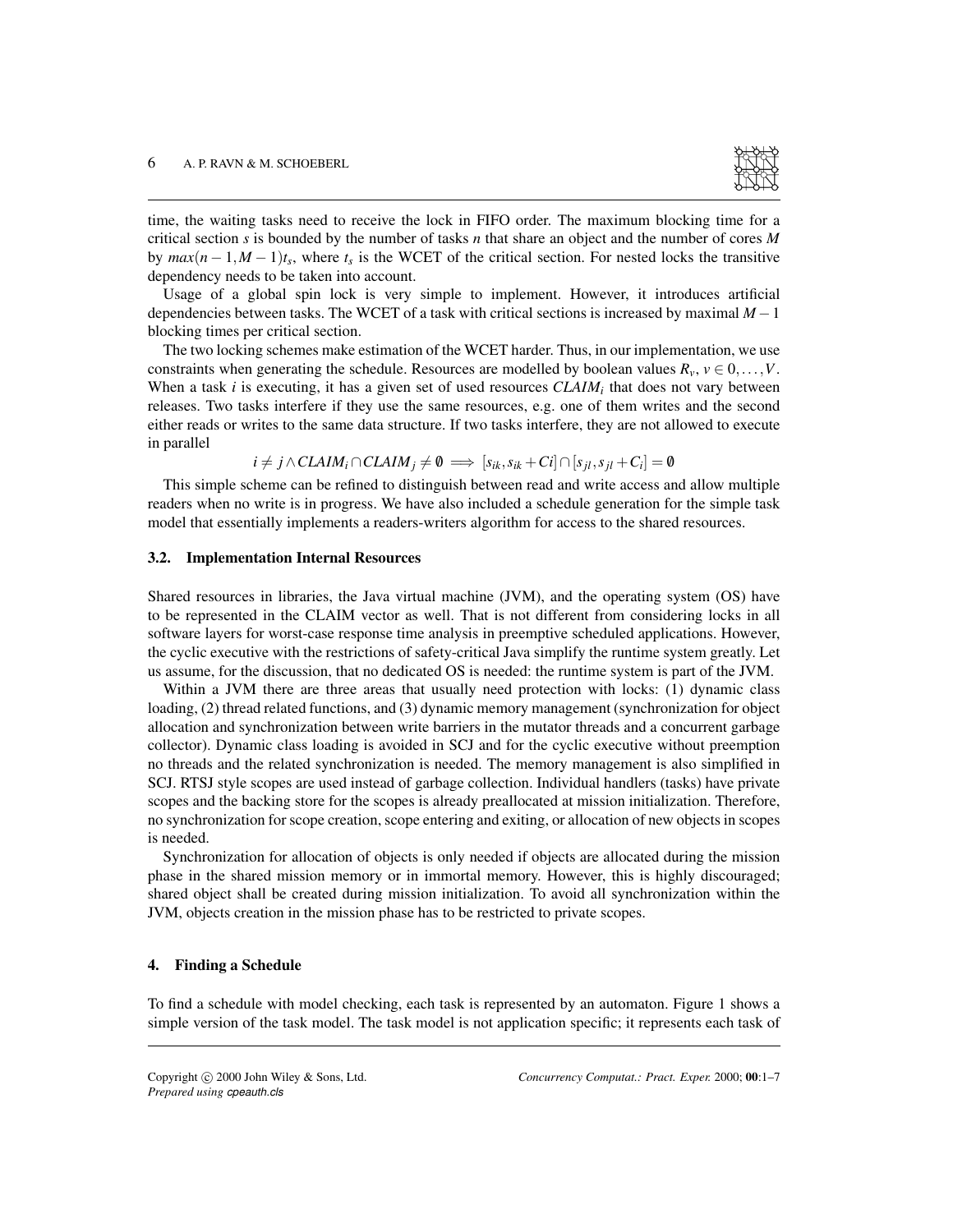



Figure 1. Simple model of a task

the application by an automaton  $\tau_i$ , which is parameterized with its release parameters: the period  $T_i$ , the execution time  $C_i$ , and the deadline  $D_i$ .

The model uses two local clocks: t represents the real time elapsing during one period *T* of the task and r represents the execution time; both are initially 0. All tasks start at location Ready; in this simple model all tasks become ready at the start of the schedule. Start offsets are discussed later under the model with jitter constraints.

A task must transit from Ready to Running at the latest when the remaining time corresponds to the deadline minus the cost. This is enforced by the invariant  $t \leq D-C$ . In order to leave, the task needs a processor, and as the number of free processors is modelled by a global counter p, the transition to running has the guard p > 0. If the transition is taken, p is updated and r is reset. The task stays in state Running for the full execution time; the invariant  $r \leq C$  and the guard  $t \leq D$  on the transition to Idle ensure that this must happen.

If the schedule investigated is infeasible, the task will go from Ready to Error and reset the ok flag, if it is too late to enter Running. On the transition from Ready to Idle the number of free processors is increased. In Idle the task waits for the next release, due to the invariant  $t \leq T$  and the guard  $t = T$ .

When a number of task automata are put in parallel, they specify a task set. For this task set one should find a feasible schedule for a full hypercycle (hc =  $SCM(T<sub>i</sub>)$ ). In order to check when this time has passed, we introduce a global clock gt which is never reset.

There is no scheduler controlling the transitions; the automata are free to move between Ready and Running as long as the guards and invariants are satisfied. The model checker needs this beneficial nondeterminism to check whether there is a feasible schedule. With UppAal a schedule is generated by verifying that there exists a sequence of transitions (the modality E) that includes a state (the modality <>) such that the global clock gt has advanced to the hypercycle hc and no task failed: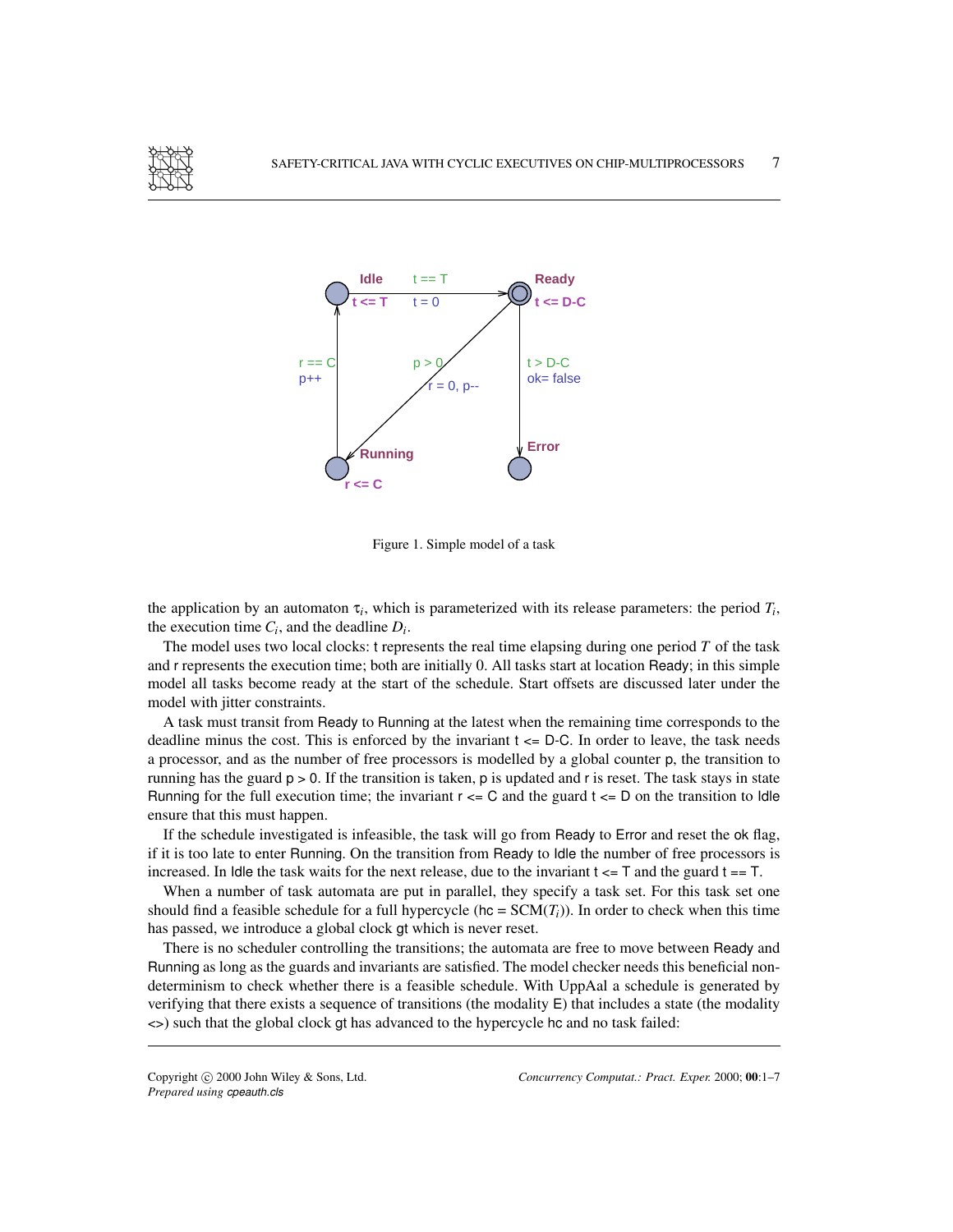

| Table I. Schedule for the example task set |          |                              |  |  |  |
|--------------------------------------------|----------|------------------------------|--|--|--|
|                                            |          | Time Processor 1 Processor 2 |  |  |  |
|                                            | $\tau_0$ | $\tau_1$                     |  |  |  |
|                                            | $\tau$   |                              |  |  |  |
| $\mathcal{D}_{\mathcal{L}}$                |          |                              |  |  |  |
| 3                                          |          | ፒΛ                           |  |  |  |

 $E \leq$  ok and  $gt = hc$ 

UppAal can generate a trace for one possible schedule during the verification of this property. This trace is the static schedule and can be run by the simulator or read out by other tools.

As an example of a generated schedule we use the task set of three tasks that needs task migration between two processors to be schedulable. For this we set up the parameters. First the number of processors

*/*∗ *Processor configuration* ∗*/* const int M =2; *// Number of processors* typedef int [0,M] Processors; Processors p = M; *// Number of free processors*

and then the task set

```
/∗ Task Configuration ∗/
typedef struct { int T; int D; int C;} ReleaseParameters;
```

```
const int N = 3; // Number of tasks
typedef int [0,N−1] Id;
typedef ReleaseParameters TaskSet[N];
const TaskSet TS = {
 { 2, 2, 1 },
 { 4, 4, 3 },
 \{4, 4, 3\}};
```
The example is then instantiated by

Task(const  $Id$  id) = Process( $id$ , TS $(id]$ . T, TS $(id]$ . D, TS $(id]$ . C); system Task;

where the system Task statement defines the network by iterating over the set of possible IDs.

The model checker has several options that determine the strategy and the result. In general, for these experiments, we use a search strategy that is *randomized, depth first*. It will return a schedule as the one given in Table I. With this setup it is easy to experiment with the parameters and it turns out that the deadline for one, and just one, of the long running tasks can be lowered to 3, thus requiring it to run immediately when released.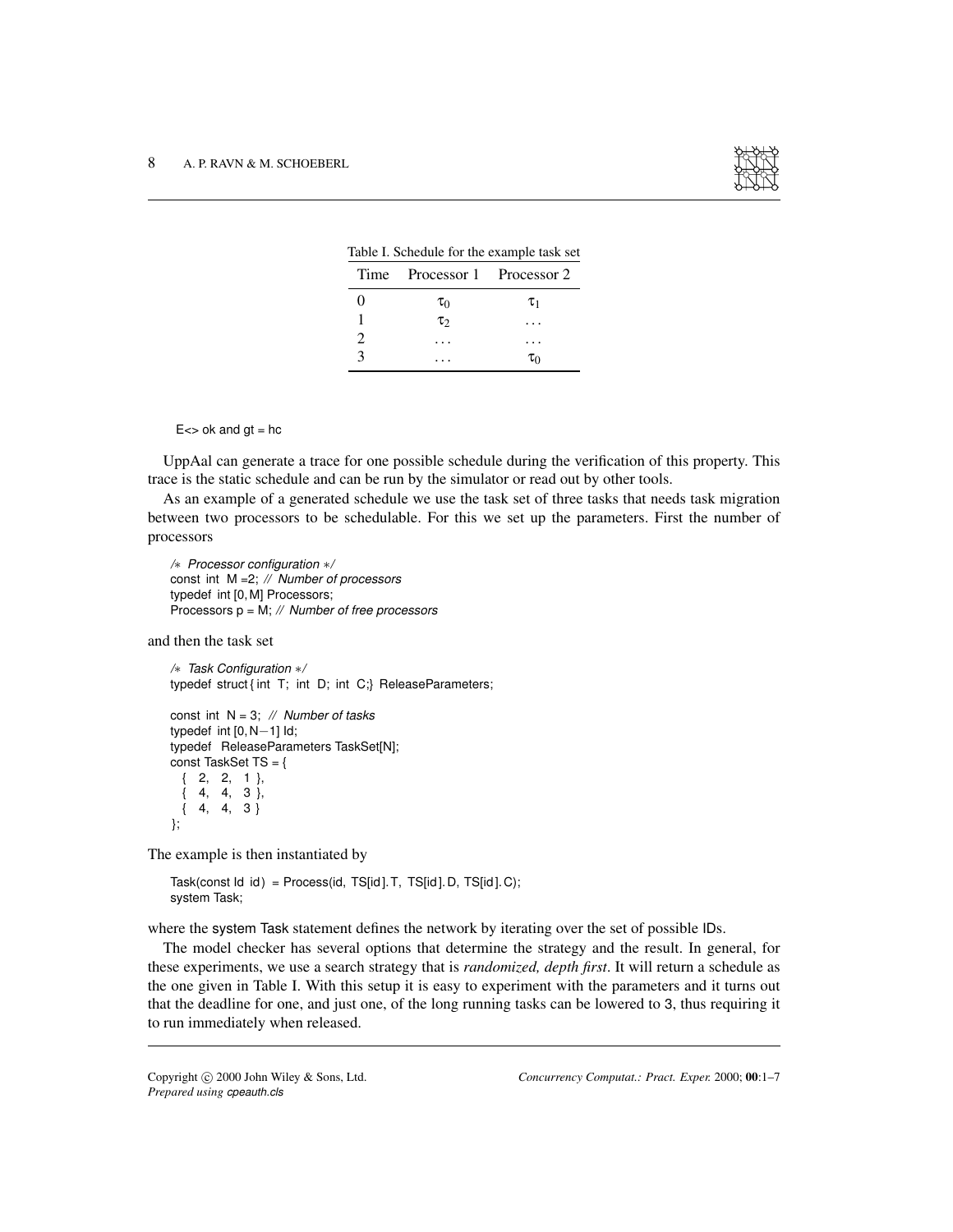

#### 4.1. Limitations of Cyclic Executives

Cyclic executives are simple and with modern tools the dispatch tables can be generated automatically; but are they not inferior compared to dynamic scheduling mechanisms? In order to answer this question one could ask for utilization bounds as known for fixed priority and earliest deadline first preemptive schedulers. Alas, it is easy to give an example of a task set which cannot be scheduled under a nonpreemptive scheme and which has an arbitrary low utilization. Consider a task  $\tau_0$  with  $C = 1$  and  $T_0 = D_0$  and another task  $\tau_1$  with  $C = 2T_0$  and  $T_1 = D_1$ . Clearly, when  $\tau_1$  is running,  $\tau_0$  will be released at least once so that it cannot run before its deadline. Since the periods can be chosen freely, e.g.  $T_0 = 200$  and  $T_1 = 80000$ , the utilization can be arbitrarily low, for the example 1%! The argument generalizes easily for more processors, for instance, with two processors add a third task  $\tau_2$  with  $C_2 = 2T_1$  and an arbitrary  $T_2$ . Thus a utilization test for multiprocessors is not really feasible, in contrast to what can be done for preemptive scheduling; see e.g., the recent results in [9]. Yet, it is clear that these task sets with low utilization are artificial; they go to the extreme in long running tasks. When periods are reasonably commensurable, cyclic executives can handle most task sets, although one would like to have a more rigorous definition of "reasonably commensurable", but we are not able to find this general characterization.

It is well known that the dispatch table becomes very long when periods are not aligned, for instance if they are prime numbers. It may be doubtful whether those tables can be generated. In order to check this, we have done some experiments. The first is with the following task set with 5 tasks:

const TaskSet TS = { *// T D C* { 5, 5, 2 }, { 7, 7, 2 }, { 11, 11, 1 }, { 13, 13, 1 }, { 15, 15, 1} };

which has an utilization of 90 % and a hyperperiod  $hc = 15015$  which is the limit of UppAal's 16-bit integers. The dispatch table would then contain 8600 entries. In the experiment, the off-line version of UppAal, verifyxta searched about 70.000 states<sup>‡</sup> and generated a 6 MB trace, which the UppAal GUI clearly refuses to display. A scaling of the experiment to two processors requires duplicating the task set (the model checker is ignorant of the fact that it could just duplicate the previous schedule). This fails to give a result in a reasonable time (4 M states explored, when stopped). Eliminating the last task with a period of 15 reduces the hyperperiod to 5005 for the 8 tasks. Then the experiment gives a positive result after exploring 80.000 states and generates a trace file of 4.7 MB. Doubling the number of processors again to 4 and doubling the task set as well to 16 tasks give a result after exploring 830.000 states and generating a 17.6 MB trace. With 8 processors and 32 tasks repeating the set { 5, 5, 2 }, { 7, 7, 2 }, { 10, 10, 1 }, { 10, 10, 1 }, the checker terminates after exploring 5.6 MB states with the verdict that no trace is found. This is not too surprising, because the average utilization is 95 %.

The experiments indicate that practically useful results can be reached with the model checking approach even with challenging period selections and a realistic number of tasks (32) and cores (8). Based on these experiments, a practically analyzable configuration keeps  $N \cdot M \cdot S < 50.000$ , where the dispatch table length *S* is in the order of to the hypercycle divided by the shortest period.

<sup>‡</sup>We do not give execution times, because they depend much on the computer used, while number of states searched is invariant. However, for the curious reader, we add that the experiment took the time to put the kettle on, but not to make tea. That is on a simple laptop computer.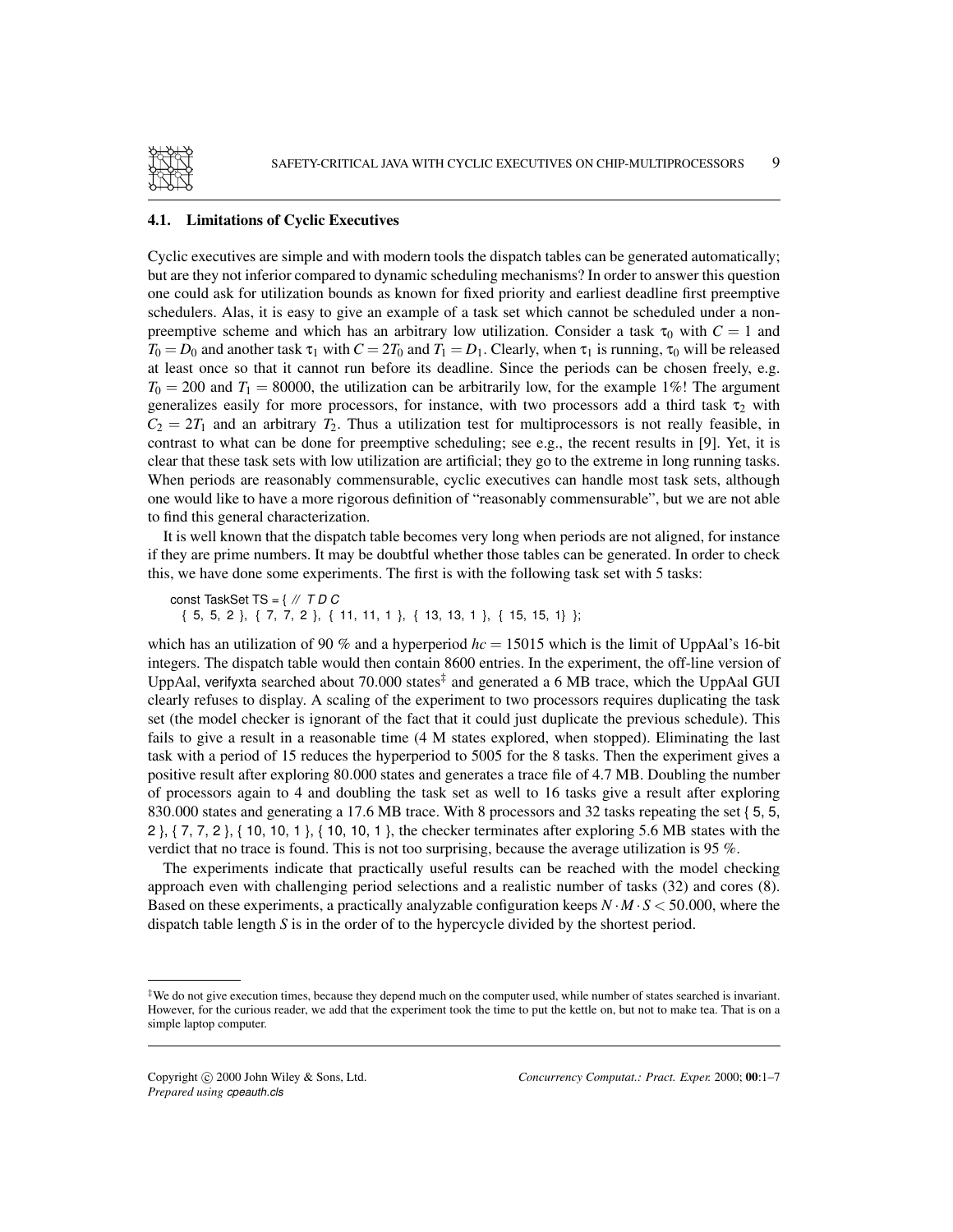



Figure 2. Task model with jitter constraint

If a task set cannot be scheduled, it may help to relax the deadlines, reduce the costs or increase the periods. It is clear that schedule generation is monotone in deadlines and costs. If a task set can be scheduled with shorter deadlines or higher costs, this schedule will do for the longer deadlines and smaller cost. It is not as easy to see that schedule generation is monotone with respect to the periods. Some anomalies could occur when periods are increased gradually. Some experiments have shown monotonicity, but a general argument is missing.

# 4.2. Jitter, Offsets and Delayed Start

Release jitter may be a concern with the generated schedule. This can be controlled by constraining the running clock r <= T+J on the transition from Ready to Running. That will keep the release jitter, the time spent in Ready, below a constant J except for the first release. At the first release jitter is controlled by adding a start location Start, which corresponds to a Ready location without jitter constraint. This model is shown in Figure 2.

If desired, the transition from Start to Running could delay the first release and thereby all further releases with some relative offset DR by strengthening the guard with the condition  $t = DR$ . It is clear that an offset greater than D-C leads to Error.

An absolute offset with a delayed start requires an additional location before Start; this location would correspond to Idle and delay the start. However, when delayed starts are introduced, the query for a feasible schedule needs to be modified, so the trace ends after a full hypercycle following the maximal start delay. The best query we can find is  $E \leq 6$  (ok and gt > MAXDELAY + 2\*hc).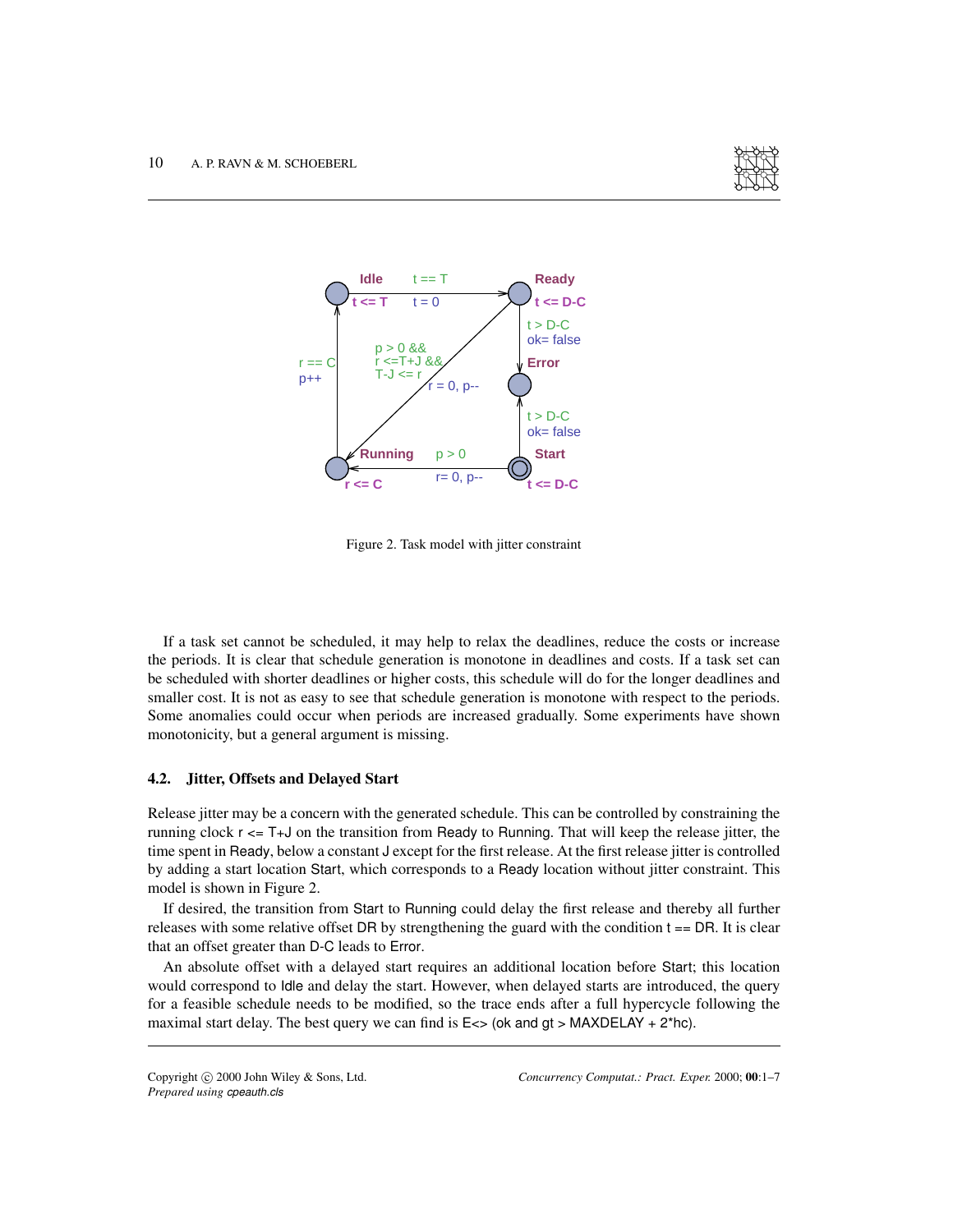

Figure 3. A task model with claims of shared resources.

# 4.3. Further Constraints

The models can be further specialized in several directions. One could introduce processor pinning, by replacing the simple counter p with a bit set. Task communication or event triggering can be modelled by introducing synchronization channels.

Constraints are in general beneficial, because they constrain the search space for the model checker, but they complicate applications. A further danger is that they may introduce deadlocks among the tasks. Here one could use the model checker to check for absence of deadlocks. This is not necessary for the models introduced here. They will deadlock or more precisely time-lock just when given incompatible parameter values:  $D < C$ ,  $T < C$ , or  $T < D$ .

However, we will leave such modifications for future users and proceed to discuss implementation of constraints on access to shared resources.

# 4.4. Constraints on Shared Resources

In a very simple scheme, a global bit vector free represents shared resources and each task has its bit vector CLAIM.

```
/∗ configuration for shared resources ∗/
const int RESOURCES = 5;
typedef int [0,1] ResourceSet[RESOURCES];
const ResourceSet ALL = \{1, 1, 1, 1, 1\};
```

```
/∗ free resources ∗/
ResourceSet free = ALL;
```
*Prepared using cpeauth.cls*

Copyright 
copyright 
copyright 
concurrency Computat.: Pract. Exper. 2000; 00:1-7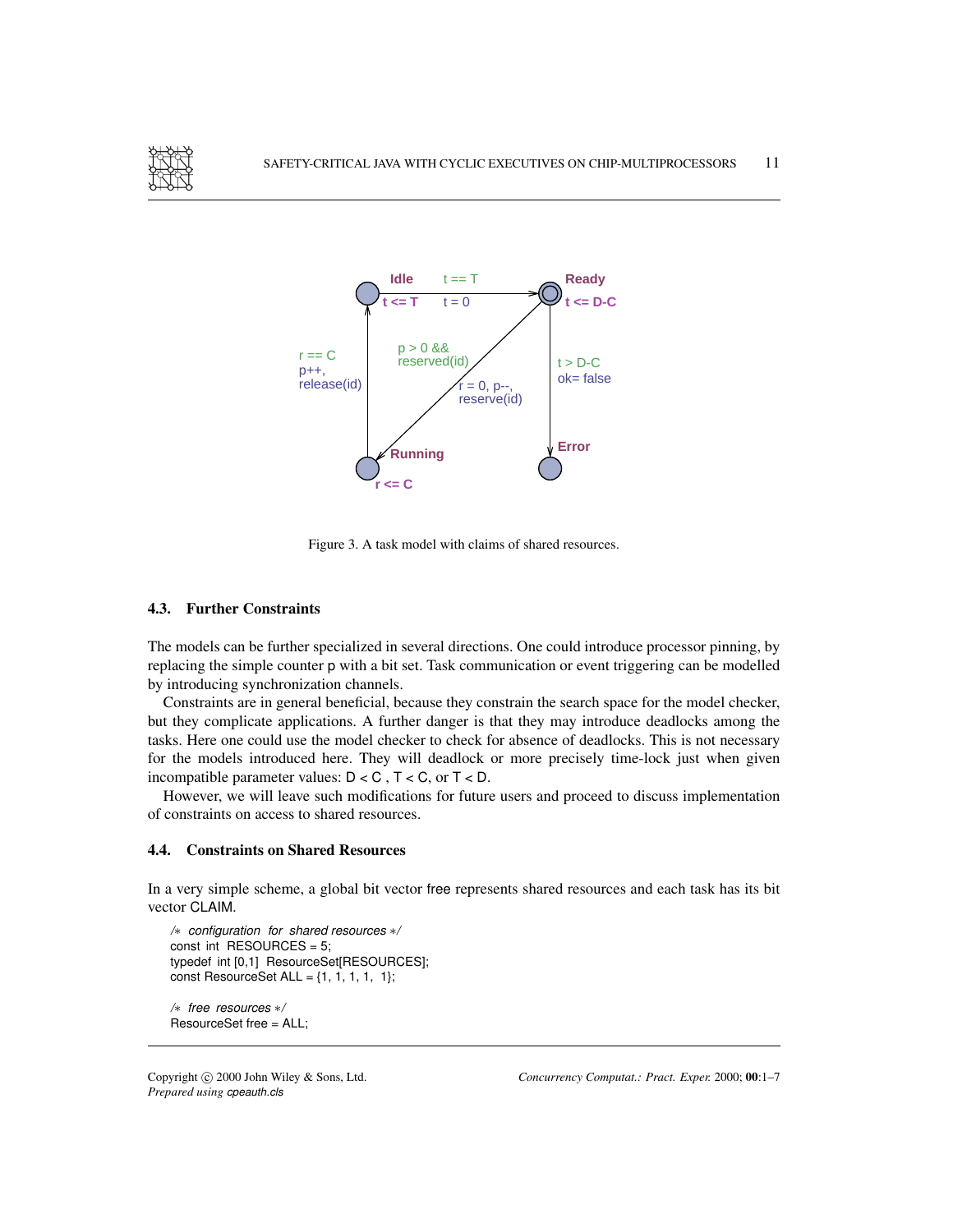

```
/∗ claims for active tasks ∗/
const ResourceSet CLAIM[N] = {
  {0, 0, 0, 1, 1},
  {0, 0, 0, 1, 1},
  {1, 0, 1, 1, 0} };
```
In the automaton, see Figure 3, the guard on the transition from Ready to Running is strengthened with a check reserved (id). It ensures that the resources are available, and the update reserve (id) claims them. When leaving for Idle, they are released by release(id).

Adding resource constraints reduces the possible parallelism of the task set. Especially when most of the execution time of a task is spent without accessing shared resources. To increase parallelism a task can be structured as a simple task [13]. A simple task has three phases: (1) read shared state, (2) execute, and (3) write shared state. If the former cyclic task is split into three subtasks, the individual tasks are less constrained relative to other tasks. The read task interferes only with tasks that write data; only the write task needs mutual exclusion. In essence, a readers-writers synchronization can be used. A simple version is shown in Figure 4.

The splitting of tasks into the read-execute-write subtasks is combined with the resource control with the resource vector CLAIM that is split into a READ\_CLAIM and a WRITE\_CLAIM. This increases the schedulability of the tasks compared to a single global resource.

# 5. Experiments with Application Style Cases

In order to see how the schedule generation approach will work in practice, we have taken a 16-task workload from the real-time control of an outdoor autonomous vehicle that was developed some years ago. The parameters are as follows:

| const TaskSet $TS = \{$    |                                                |  |  |  |  |
|----------------------------|------------------------------------------------|--|--|--|--|
| $C \times$<br>D<br>T<br>/∗ |                                                |  |  |  |  |
| $100, 100, 3$ ,            | // FO Gyro                                     |  |  |  |  |
| $50, 50, 2$ ,              | // Magnetometer                                |  |  |  |  |
| $\{1000, 200, 8\},\$       | // GPS                                         |  |  |  |  |
| $500, 200, 6$ .            | // Sonar                                       |  |  |  |  |
| 50, 50, 10                 | // Vision                                      |  |  |  |  |
| 50, 50, 2                  | // Operator Input                              |  |  |  |  |
| 500, 500, 10               | // Log                                         |  |  |  |  |
| $20, 20, 3$ ,              | // Supervisor                                  |  |  |  |  |
| 50, 50,<br>$2\},$          | // Wheel 1 drive and steer<br>50.<br>$50, 2$ , |  |  |  |  |
| 50, 50,<br>2},             | // Wheel 2<br>50.<br>50.<br>2},                |  |  |  |  |
| 50, 50,<br>2},             | // Wheel 3<br>50.<br>50.<br>- 2},              |  |  |  |  |
| 50, 50,<br>2},             | // Wheel 4<br>50,<br>50,<br>2}                 |  |  |  |  |
|                            |                                                |  |  |  |  |

The utilization is 82 % and a schedule for it is found quickly. A variant is given by changing  $C = 8$  to  $C = 17$  for the GPS task. It is infeasible, when using the minor cycle approach, which was used in the original application. Again a feasible schedule is found in a short time. Additionally, one can do the same for the Log task, and increase from  $C = 10$  to  $C = 17$ . A feasible schedule is found within minutes. In order to investigate what load can be accommodated, the cost C of the supervisor is increased. For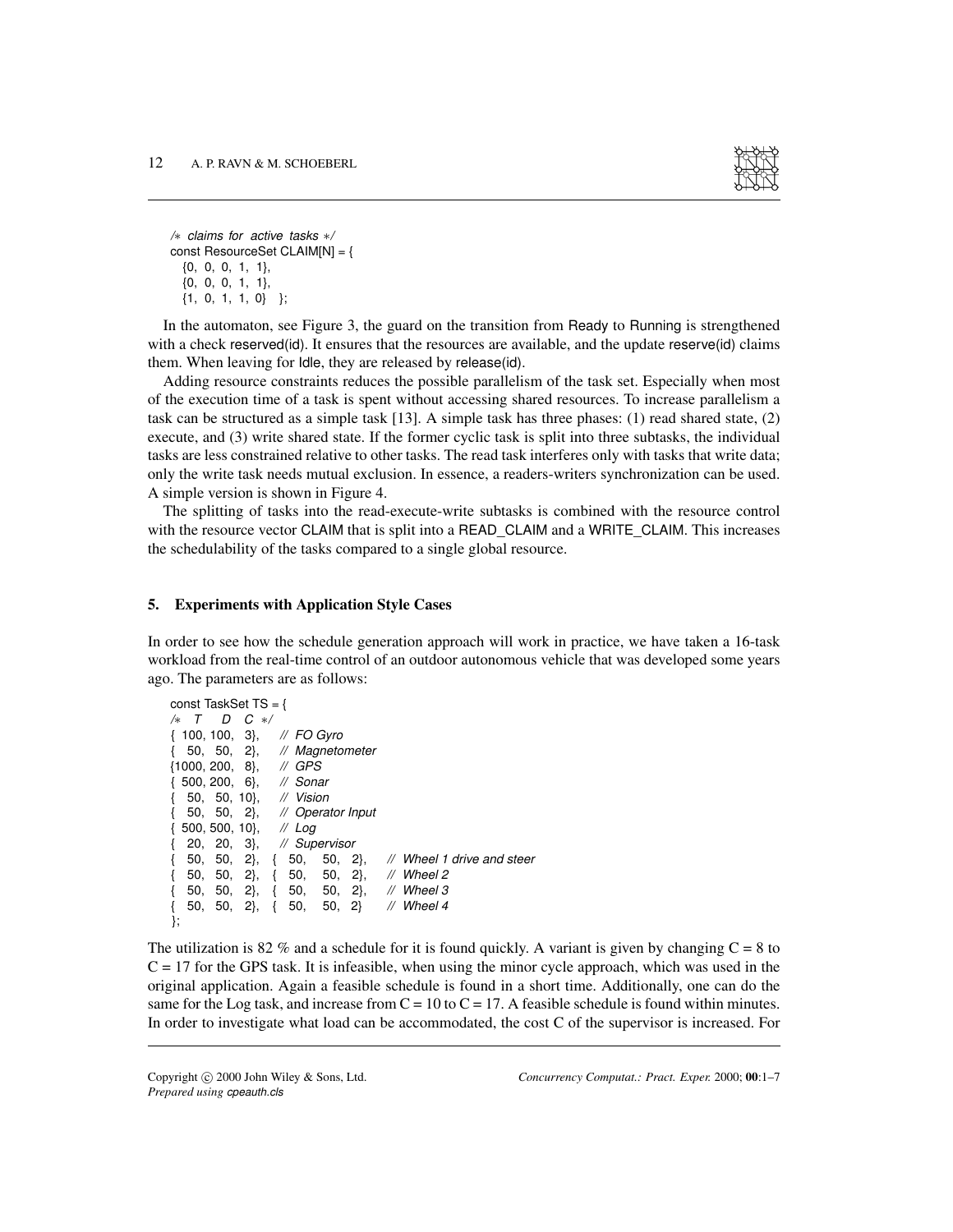

Figure 4. A task model with read, execute, and write phases

*Prepared using cpeauth.cls*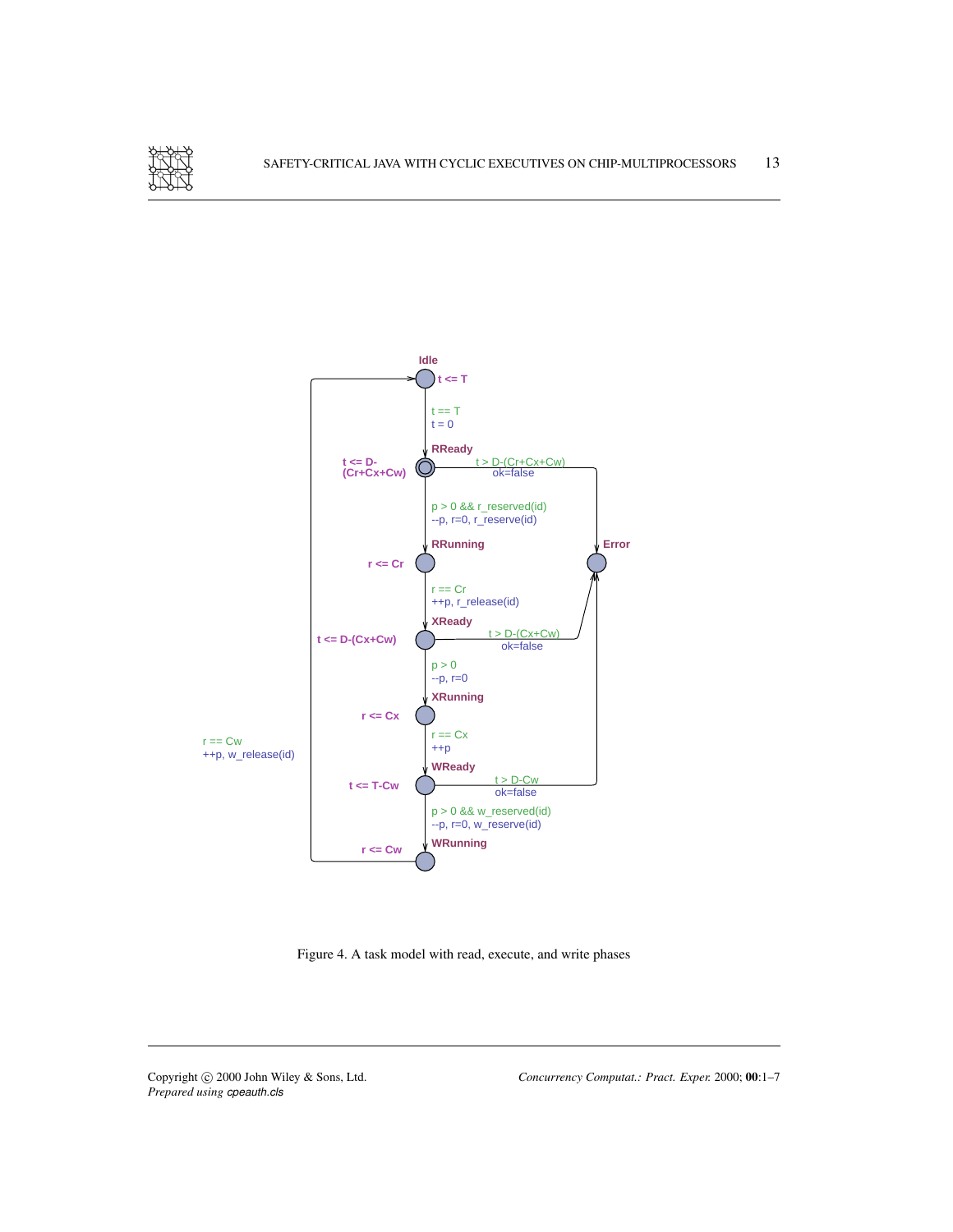

 $C = 6$  (utilization 97 %) the task set is still feasible, but that is pure luck. A dual processor case is built by reducing the periods for the tasks above and increasing the cost values. In a further experiment such a dual core version with a utilization of 134 % is used.

However, it is unrealistic that there are no shared resources and these have to considered for the multicore case. Thus we added the following plausible resource objects:

*/*∗ *Resources*

- *0 Sensor Readings*
- *1 GPS*
- *2 Vision*
- *3 Log*
- *4 Drives and Steer set*−*points* ∗*/*

with the following claims

const ResourceSet CLAIM[N] = { {1, 0, 0, 0, 0}, *// FO Gyro* {1, 0, 0, 0, 0}, *// Magnetometer* {0, 1, 0, 0, 0}, *// GPS* {1, 0, 0, 0, 0}, *// Sonar* {0, 0, 1, 0, 0}, *// Vision* {1, 0, 0, 0, 0}, *// Operator Input* {0, 0, 0, 1, 0}, *// Log* {1, 1, 1, 1, 1}, *// Supervisor* {0, 0, 0, 0, 1}, {0, 0, 0, 0, 1}, *// Wheel 1* {0, 0, 0, 0, 1}, {0, 0, 0, 0, 1}, *// Wheel 2* {0, 0, 0, 0, 1}, {0, 0, 0, 0, 1}, *// Wheel 3* {0, 0, 0, 0, 1}, {0, 0, 0, 0, 1} *// Wheel 4* };

Here it takes about 15 minutes to generate a schedule. An attempt to increase the interference even more by increasing the run time for the Supervisor to 7 did not give any result after an hour. The test case was also used, without the claims, in an experiment with the readers-writers process model. Here it took about 30 minutes to find a feasible schedule for the latter example.

#### 5.1. A Generic Parameterizable Use Case

One may wonder whether the case above is typical. However, considering industrial cases that we are familiar with, it is not too far off the mark. In order to do further experiments with more cores, we have come up with the following generic task set which is parameterized by a size *n*, and a smallest period *T*. The task set is assembled from:

- 1. 2 *n* short tasks with period *T*, deadline equal to the period, and cost 1. They are typical sensor readings and actuator settings. If release jitter is a concern for the readings, it may be checked as shown in Section 4.2.
- 2. *n* medium tasks with a period 2*T* and a proportional cost 2. They typically represent control loops including sporadic reactions to events.
- 3.  $\lceil n/3 \rceil$  longer running tasks with period 10*T* and cost 15. They represent intelligent sensor readings, remote logging, watchdogs etc.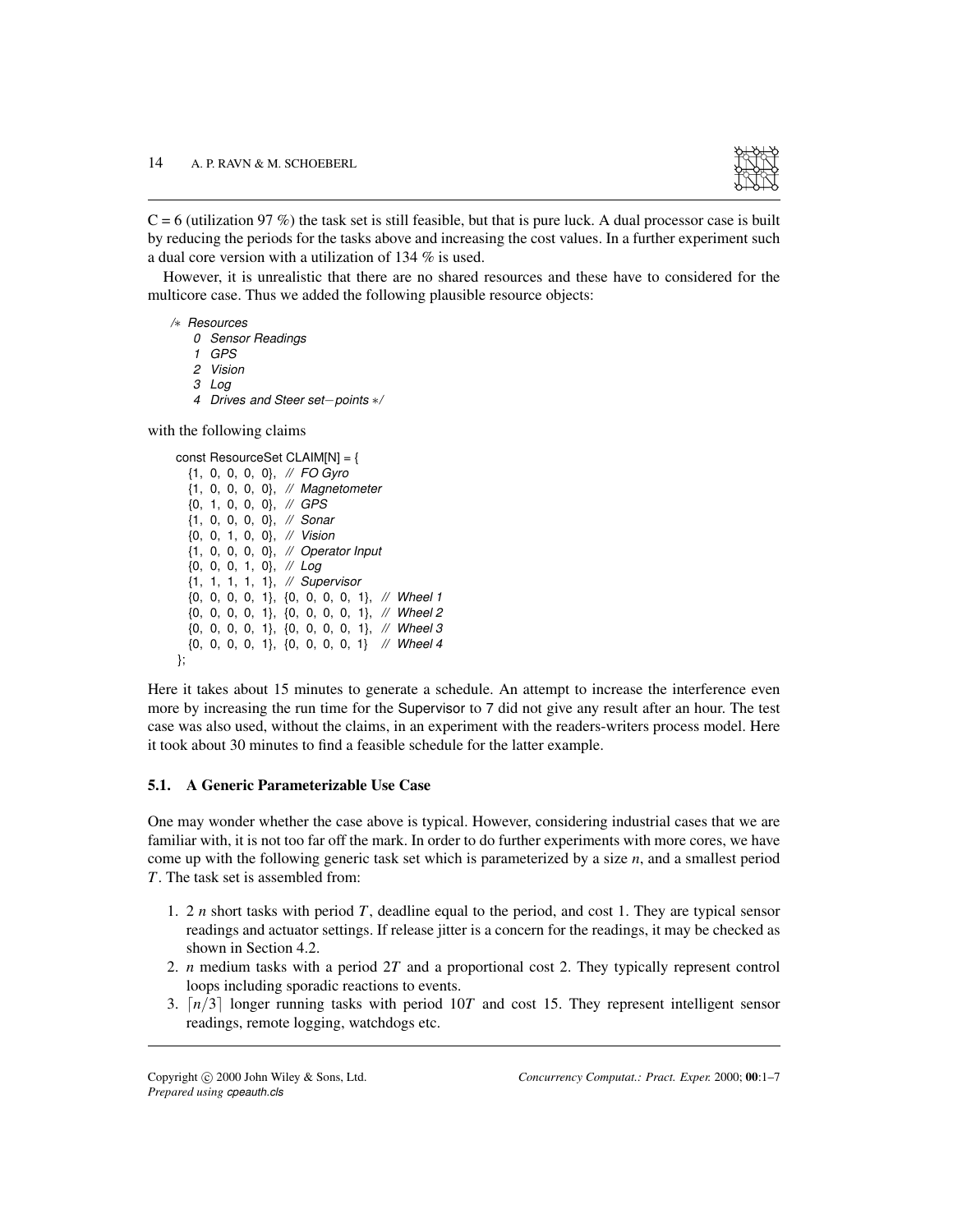

| rable in Schedulability tests with $1 = 3$ |       |             |    |          |                 |  |
|--------------------------------------------|-------|-------------|----|----------|-----------------|--|
| n                                          | Tasks | Utilization | M  | Feasible | States explored |  |
|                                            | 4     | 70%         |    | ok       | <b>200</b>      |  |
| 2                                          |       | 140 $%$     | 2  | ok       | 500             |  |
| 4                                          | 13    | 280%        | 4  | ok       | 2.000           |  |
| 8                                          | 26    | 560 $%$     |    | ok       | 7.000           |  |
| 12                                         | 39    | 840 $%$     | 10 | ok       | 20.000          |  |
| 16                                         | 52    | 1120 $%$    | 13 | ok       | 113.000         |  |

 $Table II.$  Schedulability tests with  $T = 5$ 

Table III. Schedulability tests with  $T = 10$ 

| n              | <b>Tasks</b> | Utilization M Feasible |   |    | States explored |
|----------------|--------------|------------------------|---|----|-----------------|
|                |              | 20%                    |   | ok | 150             |
| $\mathfrak{D}$ |              | 35 $%$                 |   | ok | 450             |
| 4              | 13           | 70%                    |   | ok | 1.350           |
| 5              | 16           | 87%                    |   | ok | 2.000           |
| 10             | 32           | 175%                   | 2 | ok | 77.000          |
| 15             | 48           | 262%                   | 3 | ok | 50.000          |

This set up gives an utilization that is bounded below by 3.5*n*/*T*. The number of processors is in the following experiments determined by an average utilization below 90 %, that is,  $M = \lfloor 4n/T \rfloor$ . For this use case we perform a search for the minimum number of processors *M* that are needed to execute the schedule depending on the problem size *n*. The results are shown in Table II and Table III.

In both cases, the exponential blow up is observed. However, it occurs so late that it should not hinder practical use. Due to the randomized search technique, the state space size should be taken with some caution. They vary with how "good" the first few choices are. This is for instance seen in the second table  $(T = 10)$  for the last case  $(n = 15)$  which finds a solution faster than for the case with  $n = 10$ .

# 5.2. A Case where Static Scheduling does not Apply

One use case from the automotive domain is an engine controller.<sup>§</sup> The tasks are organized as periodic tasks and tasks that are phase aligned with the engine. The periods are 1 ms to read sensors, 10 ms for several control laws, and 100 ms for other tasks. The periodic task sets are statically scheduled.

<sup>§</sup>Private communication with Guenter Gschwantner.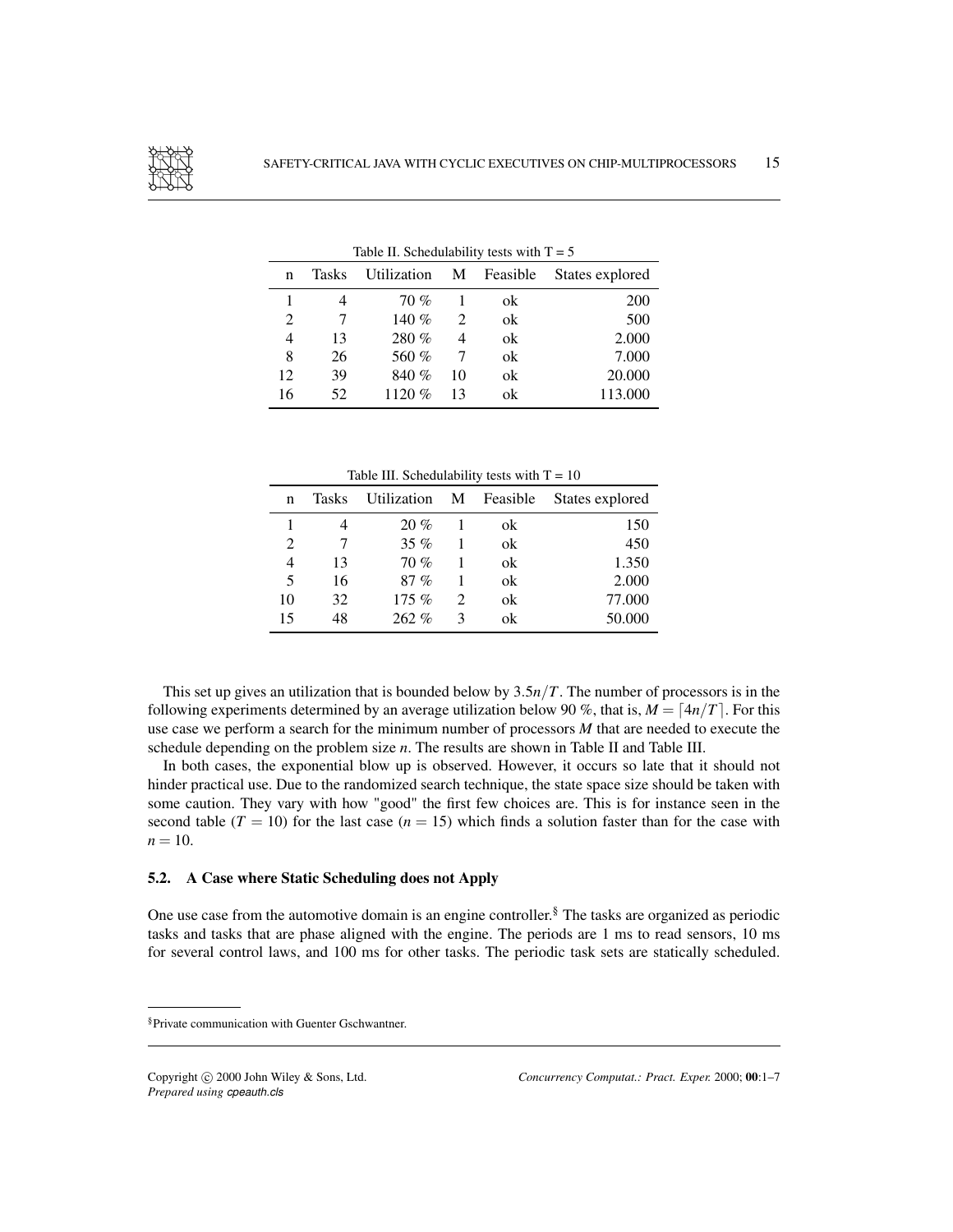

Therefore, communication between these tasks needs no additional locks. The period of the phase aligned tasks depends on the revolving speed of the motor. Such tasks are e. g. responsible for gas injection and ignition. Therefore, they usually have a very short deadline. The communication between the phase aligned tasks and the periodic task needs locks to protect critical sections or just use single words that can be read and written atomically.

For the phase aligned tasks, it seems most feasible to use dynamic scheduling with for instance fixed priority preemptive scheduling, deadline monotonic priority assignment to the tasks which must be treated as sporadic event triggered. In a multicore setting, a hybrid scheme with one processor allocated for these sporadic tasks would probably be a safe engineering solution.

# 6. Implementation

To validate that the proposed CMP cyclic executive results in a simple, easy to analyze system we have implemented the CMP cyclic executive on the Java processor JOP [23]. The cyclic executive also fits well with the available WCET analysis tool WCA [26], as it ignores (like most other WCET tools) any preemption costs and the effect on the cache state on preemption.

#### 6.1. System Prerequisites

One attractive property of a cyclic executive is that it does not need to deal with preemption and needs no interrupt from a timer. Only access to a passive clock is needed to release the individual tasks at the preplanned points in time. The more fine-grained the clock resolution is, the more flexible is generation of the schedule. The use of minor frames as basis for the static schedule in former times was probably motivated partly by the coarse grained granularity of the available clock (besides simplification of manually generating the schedule).

A passive clock that ticks with the processor frequency is usually available in modern processors for embedded systems. On CMP architectures the same oscillator drives the individual clocks and they will not drift in relation to each other. We assume that frequency scaling is not used in a safetycritical system. One remaining issue is that the individual processor clocks may not start at the same time instant, due to the processor startup sequence. In that case a clock synchronization algorithm to measure the offsets of the individual ticks needs to be performed before mission start.

# 6.2. Implementation on JOP

We have implemented the proposed CMP cyclic executive scheduler in the context of SCJ on a CMP version of JOP [23, 19]. The scheduler is implemented in plain Java. All accesses to system level I/O devices are performed via hardware objects [24]. For the scheduling of the tasks only a passive, for all cores synchronous time base is needed. In the case of JOP, all cores have a local clock that ticks at 1 MHz for the scheduling decisions. The clocks start synchronously and are based on the same clock input.

If we want to achieve a tighter release jitter we can use the clock tick counter on JOP. For an extreme low jitter on the release (single cycle) a *deadline* instruction, which is available on JOP [25], can be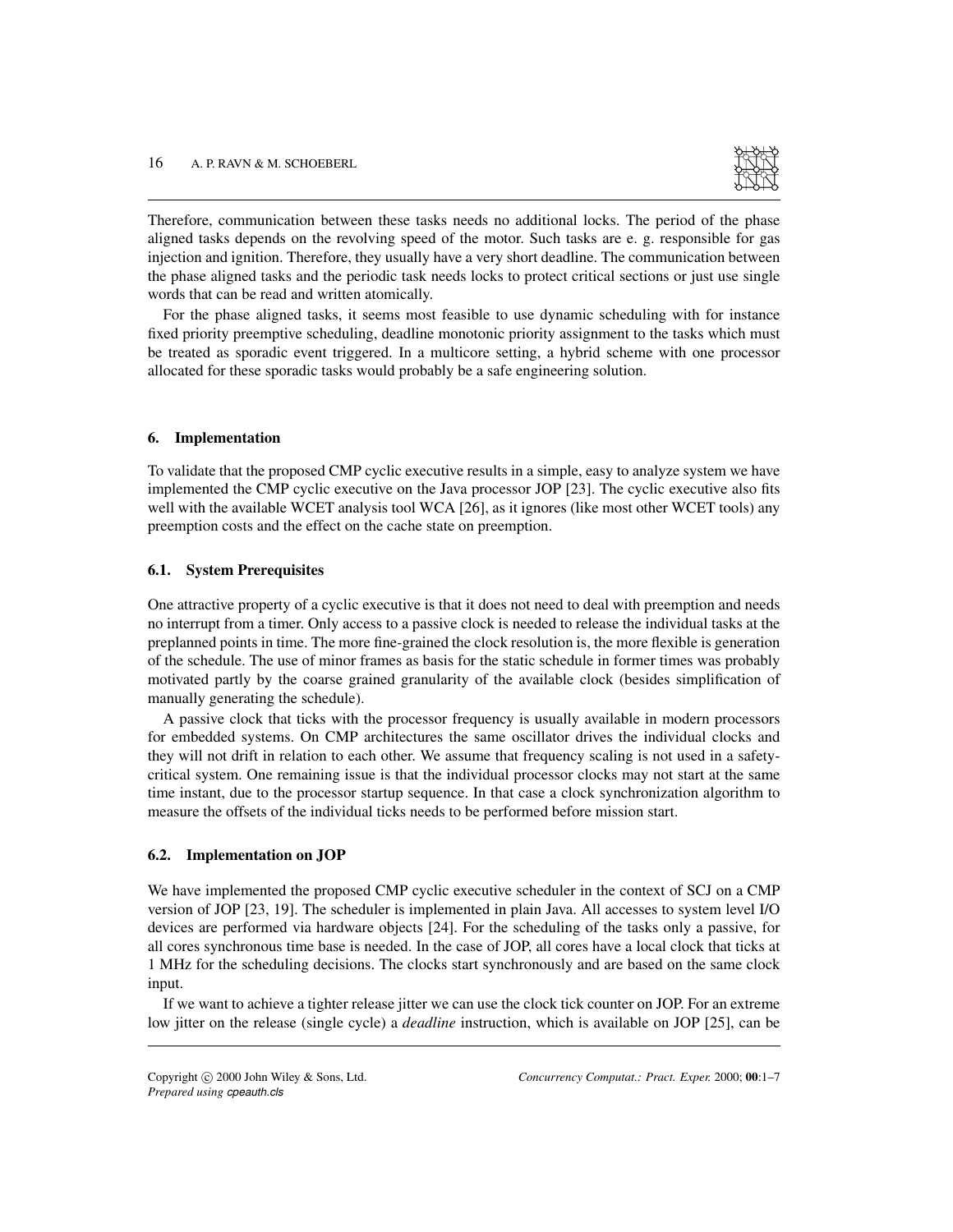used. A deadline instruction performs a busy wait in hardware until a programmed clock tick. With this hardware supported wait, operations can be timed with processor clock resolution.

The CMP version of JOP boots with a single core that executes the main method. The other cores are running idle till enabled. The method that will be executed by the other cores is a Runnable that is set via a system function. Those Runnables contain the core local schedulers. At mission start the other cores are enabled and will start their schedules.

The actual *scheduler* for the static cyclic executive is just a few tens lines of Java code and therefore too trivial to be described in the paper. However, the triviality of such a scheduler is a good argument for a cyclic executive for safety-critical systems. The complex part of generating the schedule is done offline, which will simplify the certification process. The scheduler also contains detection of deadline overrun. On a overrun no task is interrupted, but the fact can be queried by the application.

In order to have a coherent view of the main memory, it must be ensured that the content of the main memory is updated. In standard Java, with properly synchronized code, this update may be performed on access to volatile variables and at synchronized blocks and methods [8]. In our implementation we enforce the coherence by accessing a volatile variable before each task release. Therefore, the handling of synchronized methods and code blocks can be simplified in the JVM implementation.

# 6.3. A Simple Example

Figure 5 shows the usage of the cyclic executive framework. The tasks r1, r2, and r3 represent the example from Table I, where one task needs to migrate between two CPUs. The tasks just add a *Hello* message, which includes the information on which core the task is running on, to an output queue and simulate execution by a busy wait for their actual cost (100 and 300 ms). Additionally to this task set, a printout task (printer) executes on core 0 and takes the messages from the queue and prints them to the console. In the current JOP CMP system only core 0, which also performs the system startup, is connected to I/O devices.

Figure 6 shows the output from the run of the example. Each tasks prints a message containing its ID and on which processor it is actually running. From the output we can see that task t1 alternates between CPU 1 and CPU 2.

The example shows also a possible optimization to save space in the scheduling table. The individual cyclic schedules do not need to be all the same length. Just the longest schedule has to be a multiple of all other schedules. In the example the major cycle is 400 ms, but the scheduler for CPU 0 contains only a single task that is executed every 50 ms. The longer schedule is a multiple of the CPU 0 schedule.

#### 6.4. Departures From the SCJ Specification

The proposed cyclic executive API departs from the actual SCJ specification level 0 in following points:

- CMP Chip-multiprocessors are not considered for level 0 of SCJ. Relaxing this restriction is the topic of this paper. To avoid multi-processing at SCJ level 0, when it is allowed, the application just has to use a uniprocessor or use only one available processor in the static schedule.
- Runnable In SCJ all tasks are represented as bound asynchronous event handlers with a period and a priority. In level 0 those two parameters are simply ignored as the schedule is given explicitly.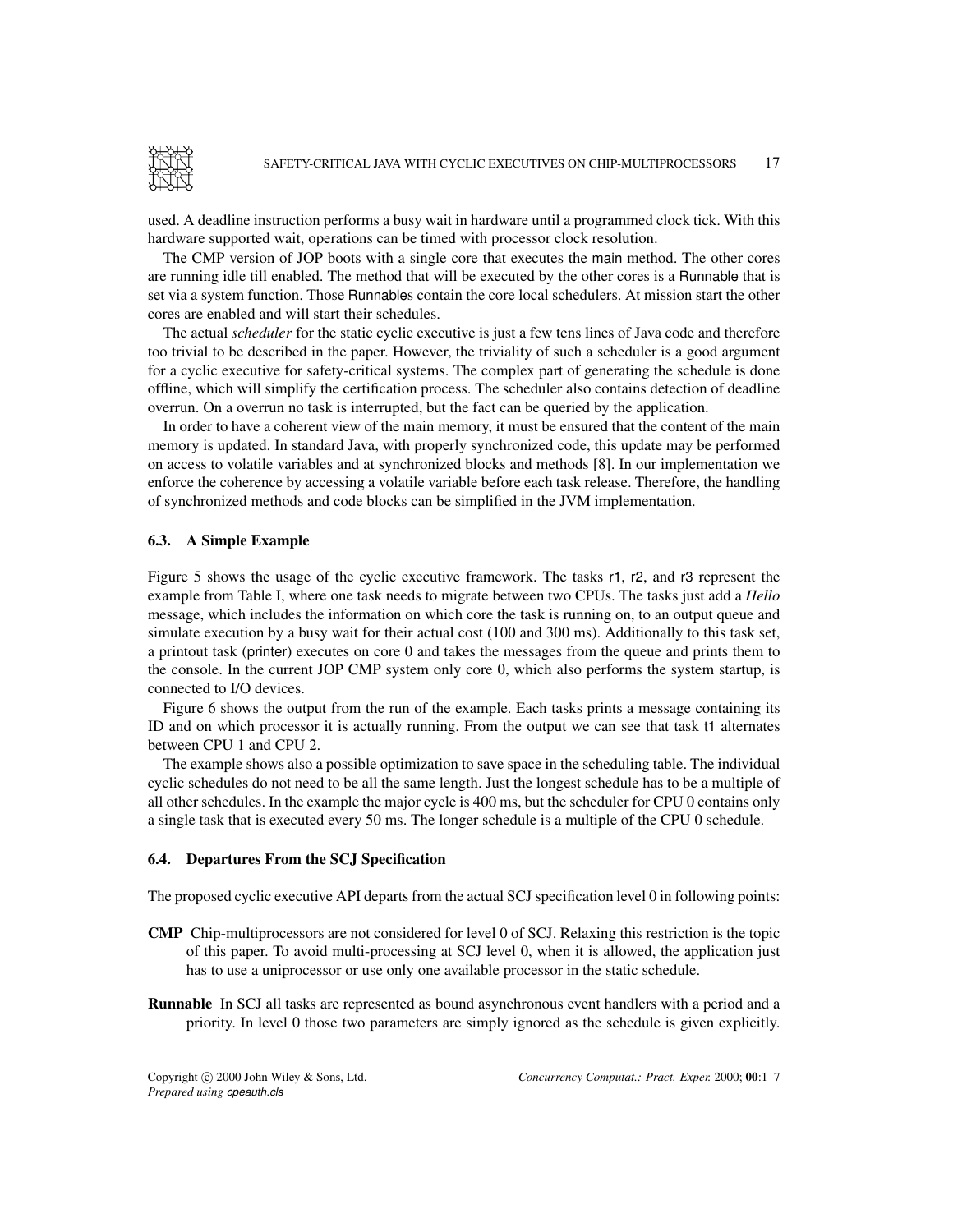

```
Runnable printer = new Runnable() {
    public void run() {
       printMsg();
    }
};
Runnable r1 = new Task(1, new RelativeTime(100, 0));
Runnable r2 = new Task(2, new RelativeTime(300, 0));
Runnable r3 = new Task(3, new RelativeTime(300, 0));
CyclicSchedule.Frame frame0[] = {
    new CyclicSchedule.Frame(new RelativeTime(50, 0), printer),
};
CyclicSchedule.Frame frame1[] = {
   new CyclicSchedule.Frame(new RelativeTime(100, 0), r1),
   new CyclicSchedule.Frame(new RelativeTime(300, 0), r3),
};
CyclicSchedule.Frame frame2[] = {
    new CyclicSchedule.Frame(new RelativeTime(300, 0), r2),
    new CyclicSchedule.Frame(new RelativeTime(100, 0), r1),
};
CyclicSchedule.Frame cmpSchedule[][] = { frame0, frame1, frame2 };
CyclicSchedule sch = new CyclicSchedule(cmpSchedule);
```
Figure 5. Schedule definition for 4 tasks on 3 CPUs

In our implementation we used simple Runnables, a standard Java interface, for the application tasks. We argue that information that is not used represents dead code, which shall be avoided in certifiable applications. The Runnables of a level 0 application can easily be used at level 1 or 2 by invoking run() from a handler with proper release parameters.

- Task migration SCJ disallows task migration in level 1 to simplify the scheduling analysis and the scheduler itself. For a cyclic executive, task migration can be handled easily and gives more freedom in the generation of the static schedule.
- Frame data structure In SCJ a frame contains an array of handlers that are released in sequence within one time frame. In our definition of a Frame, only a single Runnable can be defined. The argument for a set of handlers is to allow more flexibility in the task scheduling, when it is known that tasks need different execution times in different application modes. However, this array of handlers just clutters the code to define the cyclic executive schedule. If this flexibility is needed, it can be easily implemented by defining a single handler that invokes the array of handlers that shall be executed in a single frame.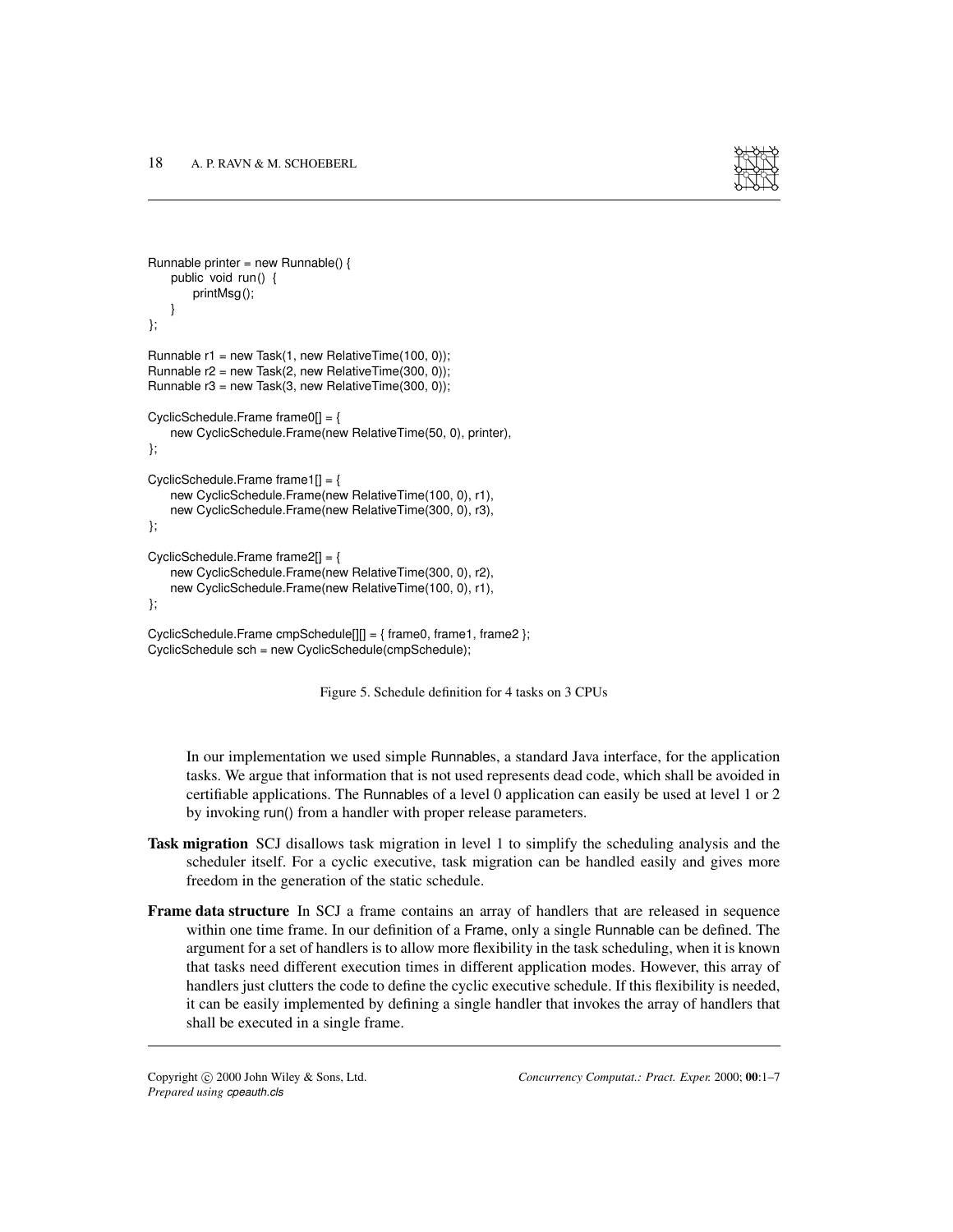

```
JOP start V 20091128
60 MHz, 1024 KB RAM, 1024 Byte on−chip RAM, 3 CPUs
A CPM cyclic executive scheduler example:
Hello from task t2 on CPU 2
Hello from task t1 on CPU 1
Hello from task t3 on CPU 1
Hello from task t1 on CPU 2
Hello from task t2 on CPU 2
Hello from task t1 on CPU 1
Hello from task t3 on CPU 1
Hello from task t1 on CPU 2
Hello from task t1 on CPU 1
Hello from task t2 on CPU 2
...
```
Figure 6. Console output of the example

- Overrun Even if WCET analysis shall be used to avoid any deadline misses, the detection of overruns is usually part of cyclic executives. Therefore, we support the (late) detection of overruns. It can be queried from the application by a static method in the scheduler.
- Current processor For testing it might be interesting that a task knows on which CPU it is running. Therefore, we have added a static method getCurrentProcessor() to the scheduler.

# 7. Discussion and Conclusion

We have presented an implementation of cyclic executives for chip-multiprocessors targeted for safety-critical applications, where simplicity and predictability is of utmost importance. Schedules are generated with the model checker UppAal, where tasks are modelled by simple timed automata. Two models that handle resource constraints through static schedules are presented as well.

The emphasis in this extended version of the paper has been to explore thoroughly the potential of using model checking to generate static schedules for realistic applications. Therefore, we present solutions to incorporate static scheduling of access to shared objects into the models. In Section 4.4 we introduce a simple model, where each object is claimed for the full duration of an execution, and a refined model, where an execution is decomposed into a sequence of read, execute, and write phases, and the claims are refined into read and write claims. This is used in a readers-writers reservation algorithm for generating the static schedule.

There is some indication that resource constraints make it more difficult to find schedules. Thus, for short critical sections, it may be advantageous to use a spin-lock and increase the task's cost with a busy wait time corresponding to the cost of the critical section times the maximal number of potentially waiting processors (*M* −1) or maximum number of waiting tasks (*n*−1) that share a critical section.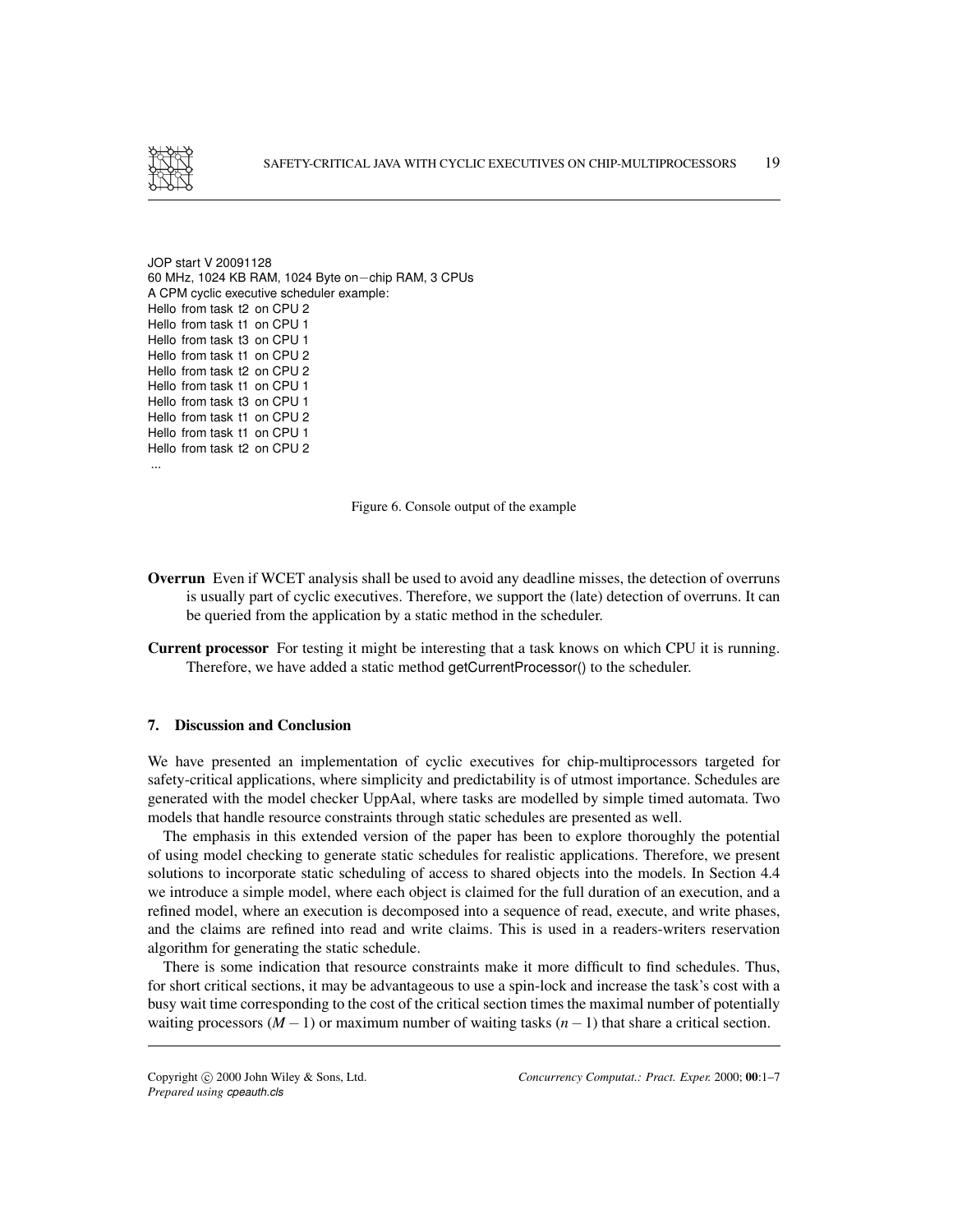

Furthermore, we have investigated systematically the practical limits of a model checker in generating schedules. For that purpose, we have conducted experiments with task sets with relatively prime periods, that generate very long dispatch tables in Section 4.1. Yet, practically useful task sets can be handled. In Section 5, these investigations are continued with a realistic use case of 16 tasks and most systematically with a generic parameterized task set. Both sets of experiments indicate that model checker based schedule generation is practical.

#### 7.1. Advantages and Disadvantages

In the introduction we listed advantages of cyclic executives as motivation for this research. As far as determinism, simple context switch, fewer context switches, and a simpler dispatcher are concerned, the implementation in Section 6 displays these properties. We further said that the absence of interrupts to implement preemption preserves cache content. This is implicitly demonstrated by the implementation. Since the whole application becomes a sequential program for each core, WCET estimation becomes feasible with static analysis or quantitative model checking with a precise model of caching. In this context it is worth noting that state-of-the-art WCET tools, like aiT from AbsInt, require exactly the same: "A task must be a sequentially executed piece of code".¶

Furthermore, we listed non-interference as an advantage, and this is really the same as saying no preemption, which may cause some disadvantages. The primary, theoretical disadvantage is the constraint on the maximal cost *C* that can be allowed. Here multiple cores turn out to be an advantage, because they relax the constraints as discussed in Section 4.1. It is also clear that careless selection of relatively prime periods will make schedule generation practically infeasible; but we seriously question whether there are practical cases where the periods cannot be chosen so they are multiples of a few base periods.

A more serious issue with the absence of preemption is that it will prevent implementation of a bandwidth server. Frame overruns remain an issue, but they should be prevented by checking the WCET, at least for critical applications. They would be problematic under other scheduling schemes as well. The more serious disadvantage is that cyclic executives are inflexible, so it may be impossible to adapt to sporadic tasks with short deadlines as illustrated by the case with varying periods in Section 5.

If the application needs such sporadic tasks or bandwidth servers, cyclic executives are not to be recommended. An engineering solution might be to allocate one core statically to such tasks and use a preemptive dynamic scheduler for that. This would be analogous to allocating I/O with interrupts to a dedicated I/O-processor core. When the cores have separate caches, the remaining cores can run cyclic executives undisturbed. That is, if communications between the partitions are handled by lock-free mechanisms or with very short spin-lock sections.

#### 7.2. Further Work

Our conclusion is that cyclic executives may be used to advantage in safety-critical applications. There does not appear to be major obstacles to generating dispatch tables for realistic small to medium

<sup>¶</sup>http://www.absint.com/ait/features.htm, visited 2011-02-19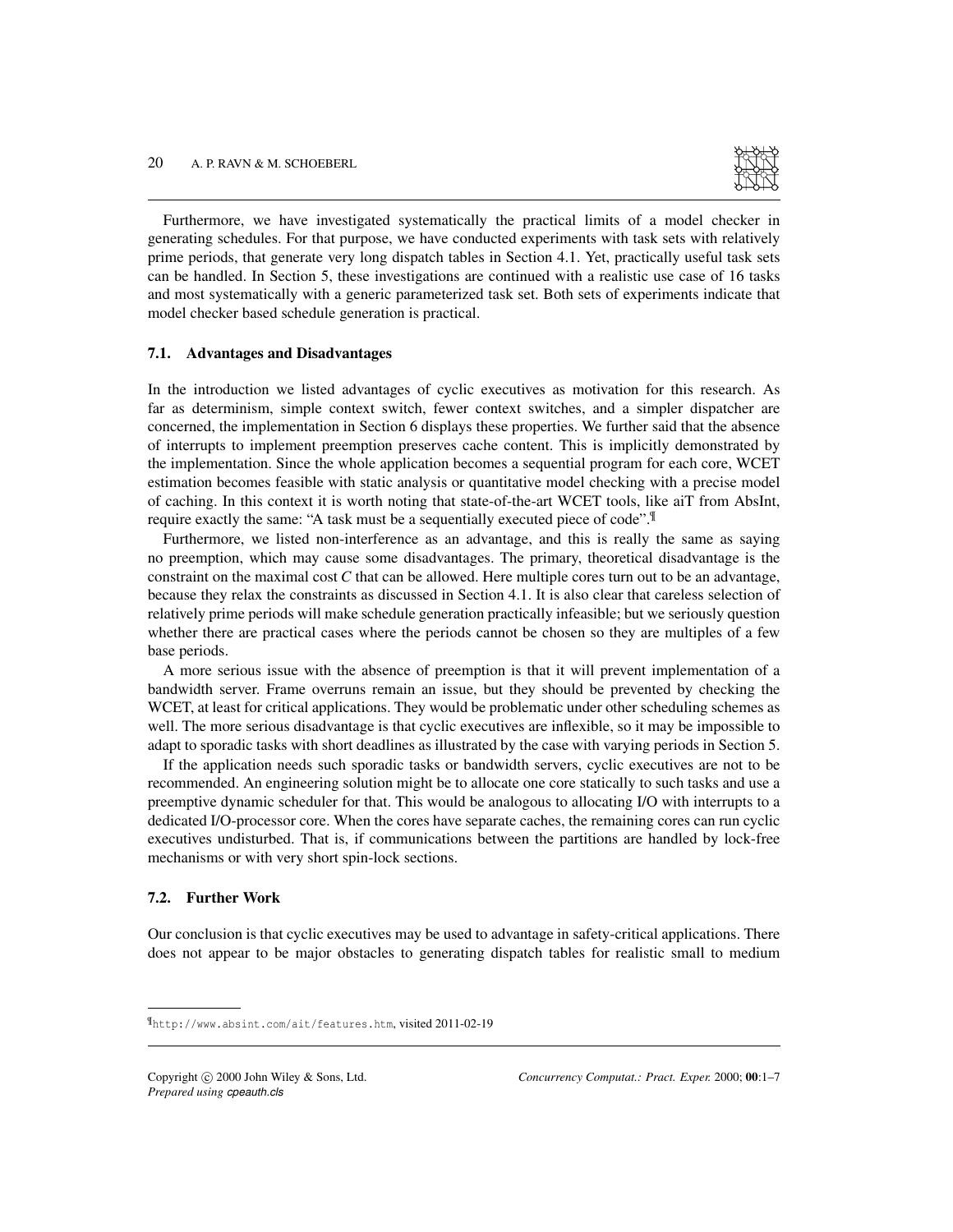

scale applications; but in order to get a solid safety case, the following tool developments would be beneficial:

- 1. A program that can extract release parameters from the handlers in a SCJ compliant application. It should be fairly straightforward to develop, if arguments to the parameter objects are restricted to constants.
- 2. A program that can extract the claim sets for handlers from their use of shared objects. This is a more demanding abstract interpretation analysis. In particular, it may be difficult to do it, if it has to be refined to read and write claims.
- 3. An adapter to the verifyta schedule generator such that dispatch tables are directly generated. Programs of that sort have been developed for other applications, so it should be doable.
- 4. A program that checks the dispatch tables using the original release parameters and the claims. Such a checker would remove the need to certify correctness of the model checker, which would be a major challenge.

This is what we foresee as our further directions. Furthermore, we believe that the generic application cases may be useful in further experiments and developments of hybrid approaches to multicore processor scheduling.

# Acknowledgement

The comments of the reviewers have been very helpful in preparing the final version of the paper. Furthermore, we would like to thank Tobias Schoofs and Guenter Gschwantner for providing us with information on typical task sets in the aerospace and automotive domain, which guided the setup of the generic use case example. This research has received partial funding from the European Community's Seventh Framework Programme [FP7/2007-2013] under grant agreement number 216682 (JEOPARD).

#### **REFERENCES**

- 1. Tobias Amnell, Elena Fersman, Leonid Mokrushin, Paul Pettersson, and Wang Yi. Times a tool for modelling and implementation of embedded systems. In *Proceedings of the 8th International Conference on Tools and Algorithms for the Construction and Analysis of Systems*, volume 2280 of *Lecture Notes in Computer Science*, pages 460–464, London, UK, 2002. Springer-Verlag.
- 2. Ismail Assayad and Sergio Yovine. Modelling and exploration environment for application specific multiprocessor systems. *High-Assurance Systems Engineering, IEEE International Symposium on*, 0:433–434, 2007.
- 3. Theodore P. Baker and Alan C. Shaw. The cyclic executive model and Ada. *Real-Time Systems*, 1(1):7–25, 1989.
- 4. Greg Bollella, James Gosling, Benjamin Brosgol, Peter Dibble, Steve Furr, and Mark Turnbull. *The Real-Time Specification for Java*. Java Series. Addison-Wesley, June 2000.
- 5. Alexandre David, Jacob Illum Rasmussen, Kim Guldstrand Larsen, and Arne Skou. Model-based framework for schedulability analysis using uppaal 4.1, 2009.
- 6. Robert I. Davis and Alan Burns. A survey of hard real-time scheduling for multiprocessor systems. *accepted for publication in ACM Computing Surveys*, 2011.
- 7. Elena Fersman, Leonid Mokrushin, Paul Pettersson, and Wang Yi. Schedulability analysis of fixed-priority systems using timed automata. *Theor. Comput. Sci.*, 354:301–317, March 2006.
- 8. James Gosling, Bill Joy, Guy Steele, and Gilad Bracha. *The Java Language Specification, Third Edition*. The Java Series. Addison-Wesley Professional, Boston, Mass., 2005.
- 9. Nan Guan, Martin Stigge, Wang Yi, and Ge Yu. Fixed-priority multiprocessor scheduling with liu and layland's utilization bound. *Real-Time and Embedded Technology and Applications Symposium, IEEE*, 0:165–174, 2010.